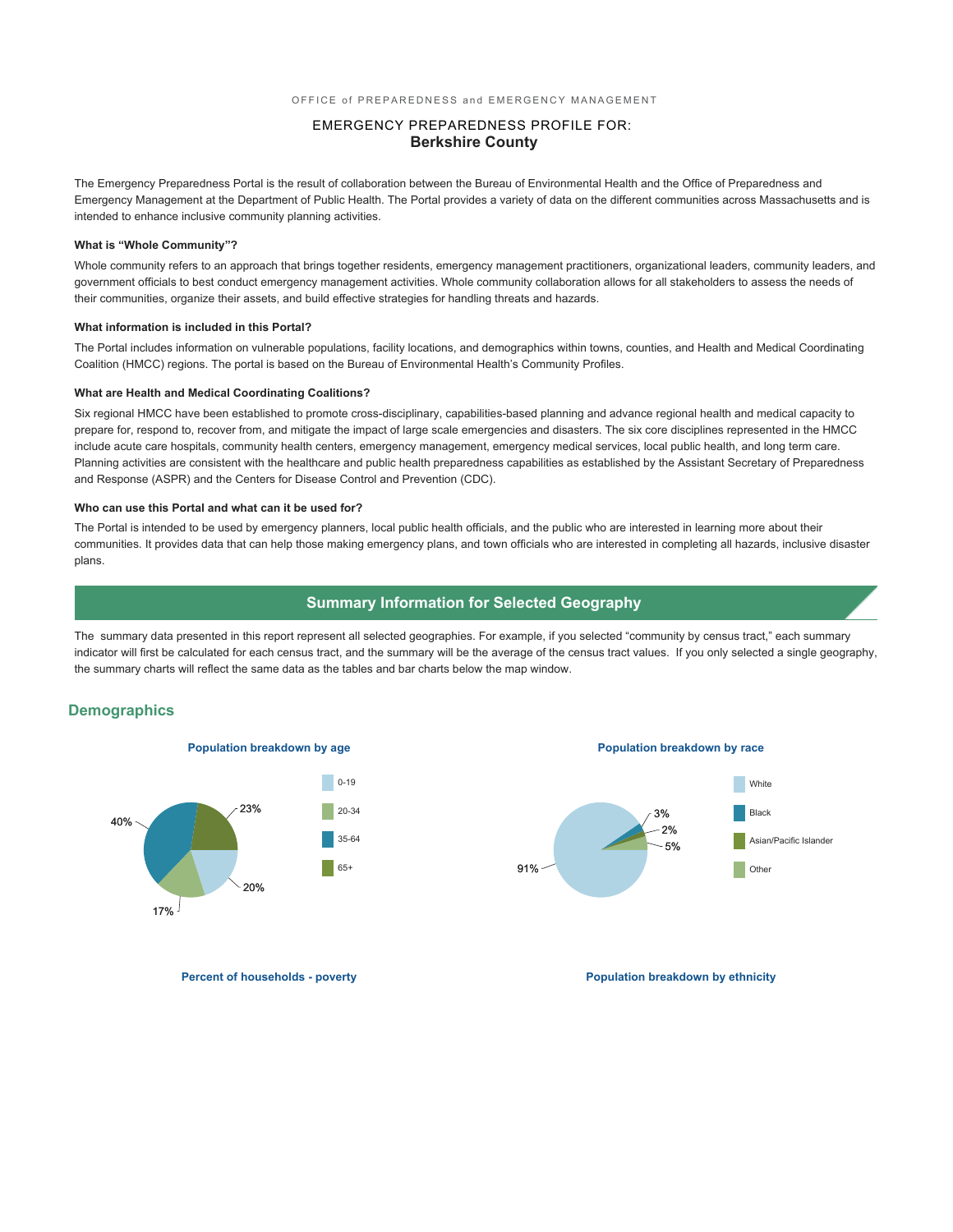





**Percent of households - Language Percent of population - less than 9th grade education**



**Select Population Characteristics**



**Percent of Population by Type of Disability**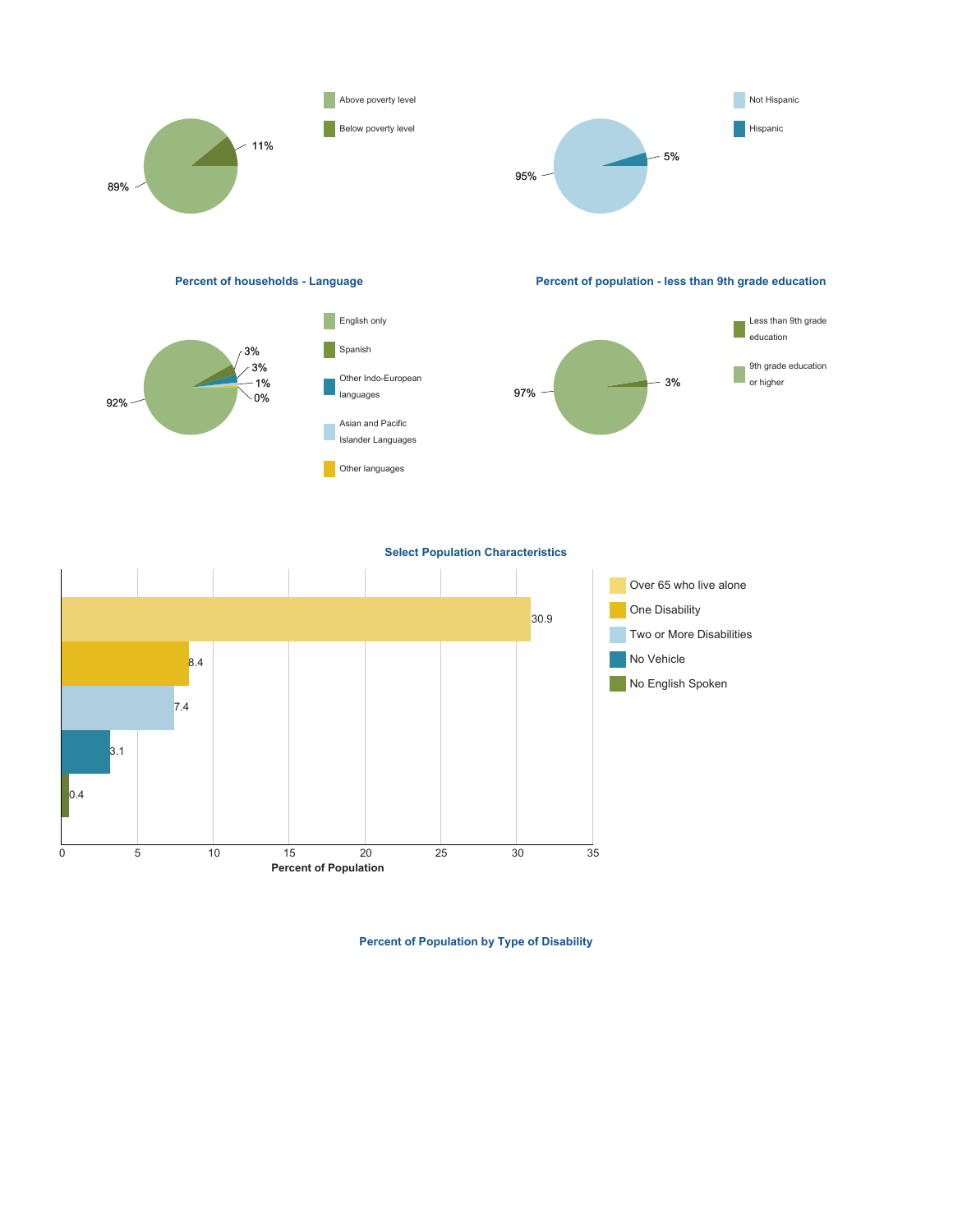

**Geography Breakdown**

# **Vulnerable Populations as a Percent of Population**

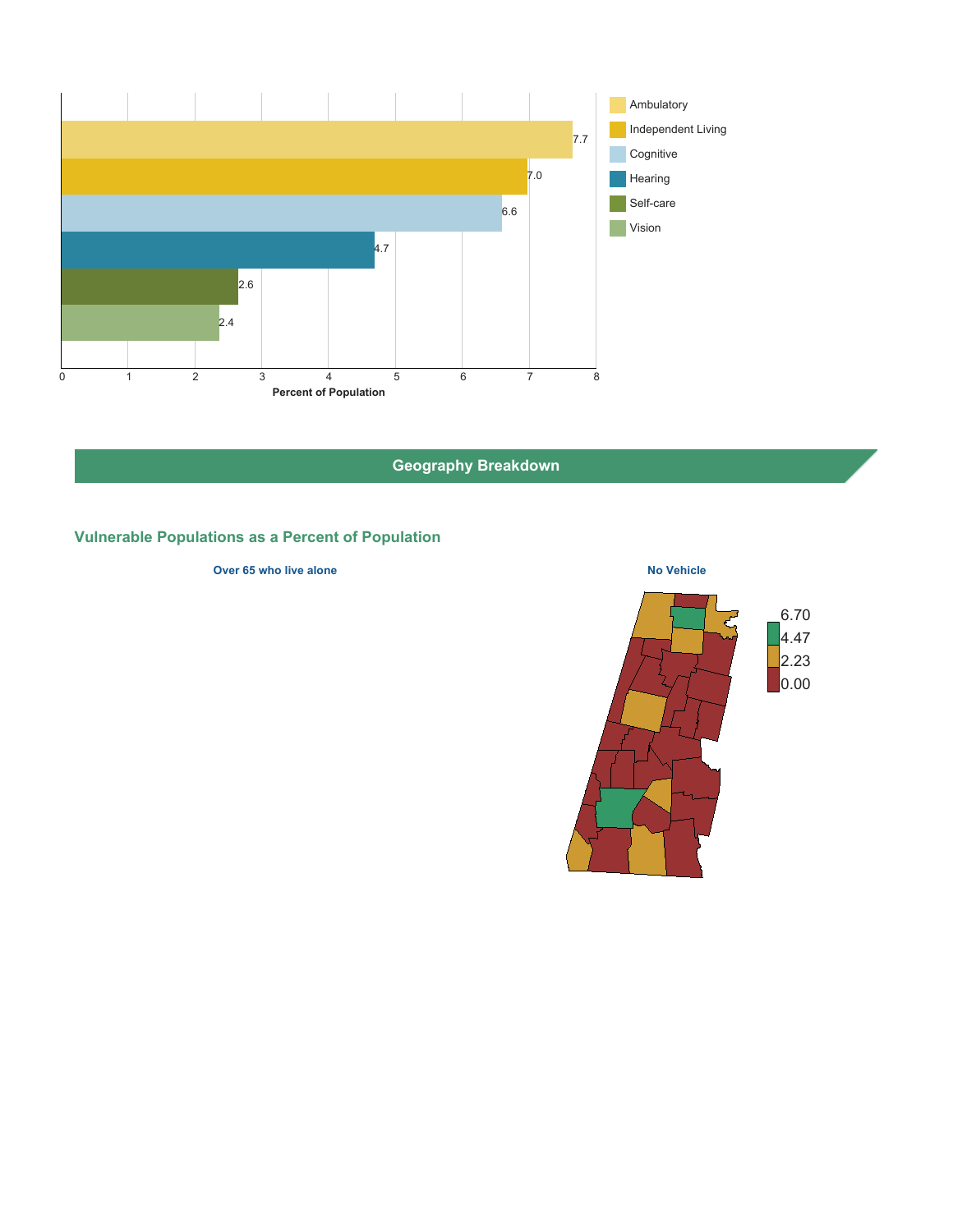**No English Spoken**









**Two or More Disabilities**



# **Select Population Characteristics**

|                         |                               | No Vehicle                  |                               | <b>Below Poverty Level</b> |                        | Less than 9th grade<br>education | Over 65 who live<br>alone     |                      |                               | No English Spoken    | One<br><b>Disability</b> |
|-------------------------|-------------------------------|-----------------------------|-------------------------------|----------------------------|------------------------|----------------------------------|-------------------------------|----------------------|-------------------------------|----------------------|--------------------------|
|                         | <b>Number</b><br>of<br>People | $%$ of<br><b>Population</b> | <b>Number</b><br>of<br>People | $%$ of<br>Population       | Number<br>of<br>People | $%$ of<br>Population             | <b>Number</b><br>of<br>People | $%$ of<br>Population | <b>Number</b><br>of<br>People | $%$ of<br>Population | Number of<br>People      |
| Adams                   | 140                           | 3.4                         | 913                           | 11.2                       | 178                    | 2.9                              | 576                           | 37.1                 | 1                             | 0.0                  | 612                      |
| Alford                  | $\boldsymbol{0}$              | 0.0                         | 25                            | 5.8                        | 5                      | 1.4                              | 16                            | 8.1                  | 11                            | 2.8                  | 42                       |
| <b>Becket</b>           | 0                             | 0.0                         | 135                           | 7.0                        | 14                     | 0.9                              | 76                            | 18.2                 | $\mathbf 0$                   | 0.0                  | 141                      |
| Cheshire                | 28                            | 1.7                         | 224                           | 7.1                        | 48                     | 1.9                              | 241                           | 33.1                 | $\mathbf 0$                   | 0.0                  | 433                      |
| Clarksburg              | 3                             | 0.3                         | 149                           | 8.4                        | 40                     | 3.1                              | 73                            | 18.4                 | $\mathbf 0$                   | 0.0                  | 169                      |
| Dalton                  | 40                            | 1.1                         | 320                           | 4.9                        | 17                     | 0.3                              | 449                           | 31.5                 | 8                             | 0.1                  | 395                      |
| Egremont                | $\boldsymbol{0}$              | 0.0                         | 72                            | 5.1                        | 27                     | 2.4                              | 69                            | 17.6                 | $\mathbf 0$                   | 0.0                  | 107                      |
| Florida                 | 11                            | 3.0                         | 95                            | 12.0                       | 29                     | 5.0                              | 36                            | 22.9                 | $\mathbf 0$                   | 0.0                  | 66                       |
| <b>Great Barrington</b> | 191                           | 5.9                         | 495                           | 8.4                        | 62                     | 1.3                              | 436                           | 27.6                 | 56                            | 0.9                  | 269                      |
| Hancock                 | 6                             | 1.9                         | 42                            | 7.0                        | 9                      | 1.9                              | 17                            | 12.2                 | 0                             | 0.0                  | 23                       |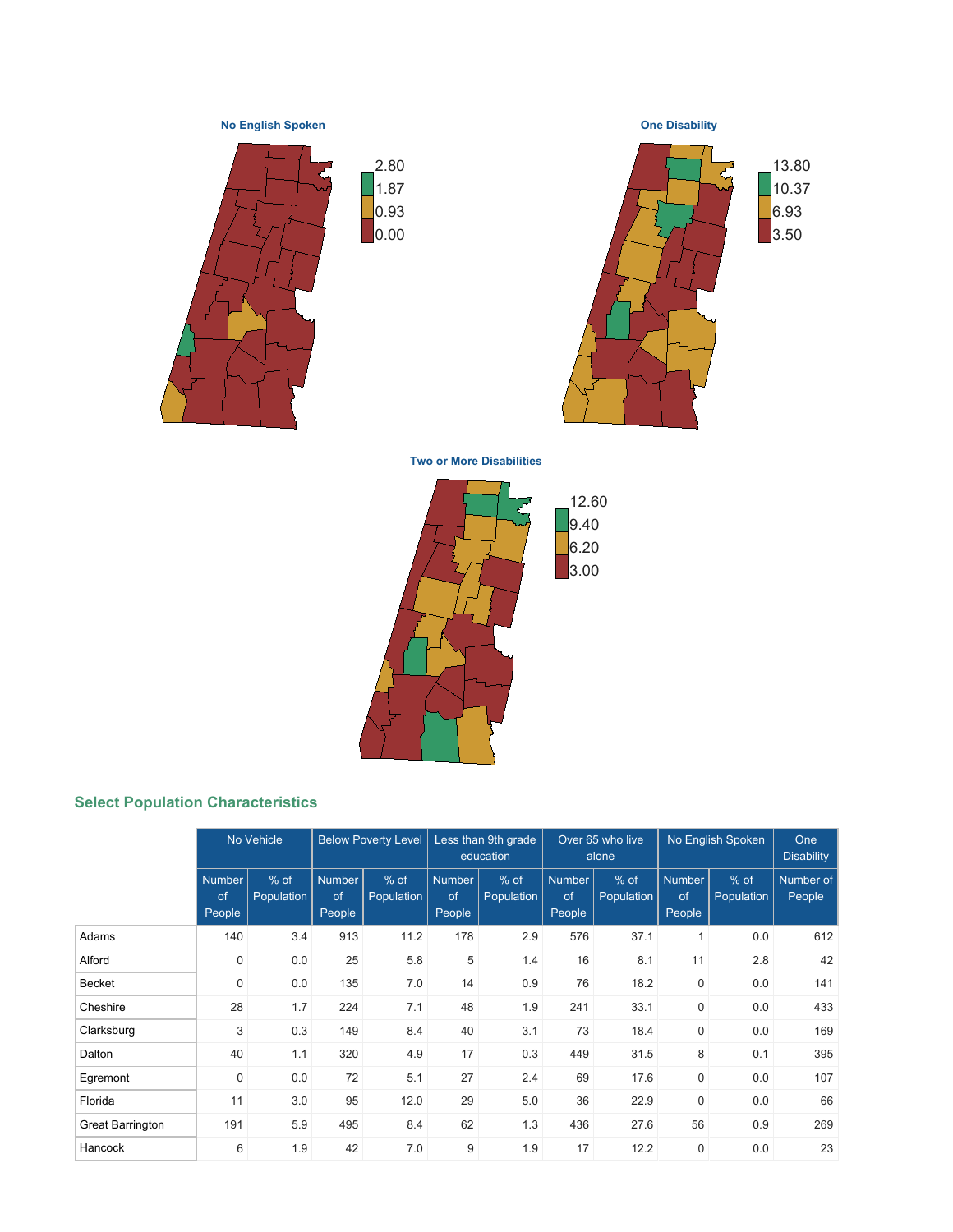**No English Spoken**









**Two or More Disabilities**



# **Select Population Characteristics**

|                         |                      |                                                       | Two or More<br><b>Disabilities</b> |  |  |
|-------------------------|----------------------|-------------------------------------------------------|------------------------------------|--|--|
|                         | $%$ of<br>Population | <b>Number</b><br>$%$ of<br>Population<br>of<br>People |                                    |  |  |
| Adams                   | 7.5                  | 575                                                   | 7.1                                |  |  |
| Alford                  | 9.7                  | 30                                                    | 7.0                                |  |  |
| <b>Becket</b>           | 7.3                  | 100                                                   | 5.2                                |  |  |
| Cheshire                | 13.8                 | 210                                                   | 6.7                                |  |  |
| Clarksburg              | 9.5                  | 143                                                   | 8.0                                |  |  |
| Dalton                  | 6.1                  | 462                                                   | 7.1                                |  |  |
| Egremont                | 7.6                  | 69                                                    | 4.9                                |  |  |
| Florida                 | 8.2                  | 102                                                   | 12.6                               |  |  |
| <b>Great Barrington</b> | 4.1                  | 287                                                   | 44                                 |  |  |
| Hancock                 | 3.8                  | 32                                                    | 5.3                                |  |  |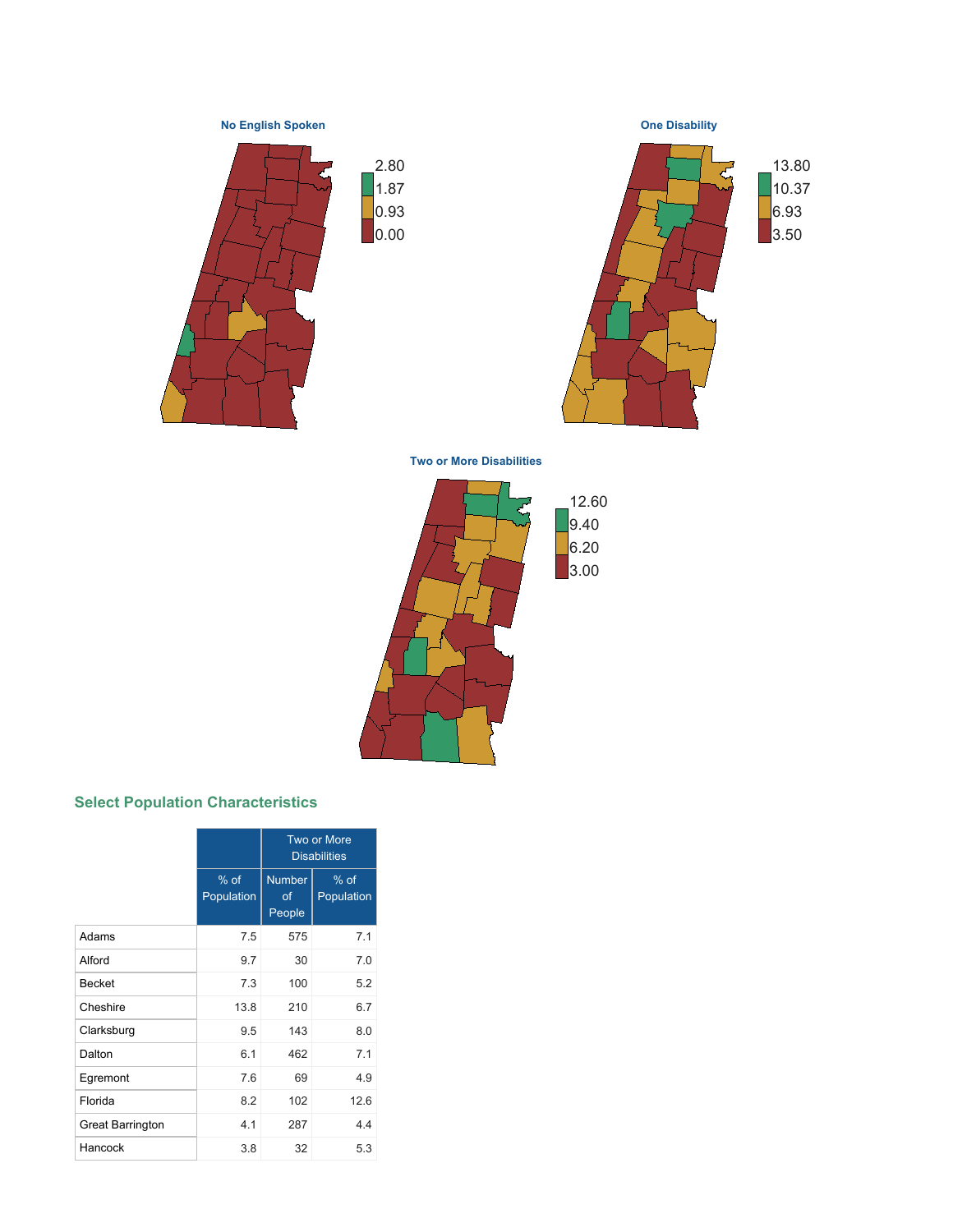|                  |                        | No Vehicle         |                               | <b>Below Poverty Level</b> |                               | Less than 9th grade<br>education | Over 65 who live<br>alone     |                    |                               | No English Spoken  | One<br><b>Disability</b> |
|------------------|------------------------|--------------------|-------------------------------|----------------------------|-------------------------------|----------------------------------|-------------------------------|--------------------|-------------------------------|--------------------|--------------------------|
|                  | Number<br>of<br>People | % of<br>Population | <b>Number</b><br>of<br>People | % of<br>Population         | <b>Number</b><br>of<br>People | % of<br>Population               | <b>Number</b><br>of<br>People | % of<br>Population | <b>Number</b><br>of<br>People | % of<br>Population | Number of<br>People      |
| Hinsdale         | 15                     | 1.5                | 216                           | 11.8                       | $\mathbf 0$                   | 0.0                              | 118                           | 26.2               | 0                             | 0.0                | 109                      |
| Lanesborough     | $\mathbf 0$            | 0.0                | 229                           | 7.7                        | 19                            | 0.9                              | 170                           | 23.2               | $\boldsymbol{0}$              | 0.0                | 261                      |
| Lee              | 15                     | 0.5                | 296                           | 5.4                        | 146                           | 3.4                              | 338                           | 23.6               | 59                            | 1.1                | 346                      |
| Lenox            | 37                     | 1.8                | 243                           | 5.3                        | 38                            | 1.0                              | 679                           | 35.7               | $\mathbf 0$                   | 0.0                | 428                      |
| Monterey         | $\mathbf 0$            | 0.0                | 39                            | 5.0                        | 42                            | 6.8                              | 60                            | 21.3               | 0                             | 0.0                | 37                       |
| Mount Washington | 3                      | 3.7                | 22                            | 14.9                       | 2                             | 1.4                              | 14                            | 29.2               | $\overline{2}$                | 1.4                | 13                       |
| New Ashford      | $\mathbf 0$            | 0.0                | 20                            | 6.7                        | 5                             | 2.2                              | 14                            | 17.1               | 0                             | 0.0                | 30                       |
| New Marlborough  | 17                     | 2.4                | 56                            | 3.8                        | 14                            | 1.2                              | 90                            | 20.6               | $\boldsymbol{0}$              | 0.0                | 65                       |
| North Adams      | 348                    | 6.7                | 2,300                         | 19.4                       | 565                           | 6.5                              | 969                           | 39.2               | 21                            | 0.2                | 1,687                    |
| Otis             | $\mathbf 0$            | 0.0                | 62                            | 4.5                        | 3                             | 0.2                              | 85                            | 21.7               | 0                             | 0.0                | 99                       |
| Peru             | 5                      | 1.0                | 70                            | 8.5                        | 5                             | 0.8                              | 30                            | 30.0               | 0                             | 0.0                | 52                       |
| Pittsfield       | 930                    | 4.4                | 5,602                         | 13.4                       | 865                           | 2.7                              | 2,936                         | 33.8               | 378                           | 0.9                | 3,754                    |
| Richmond         | 5                      | 0.6                | 103                           | 6.9                        | 12                            | 1.0                              | 89                            | 19.9               | $\pmb{0}$                     | 0.0                | 76                       |
| Sandisfield      | 5                      | 1.2                | 35                            | 4.2                        | 13                            | 2.0                              | 59                            | 25.5               | $\boldsymbol{0}$              | 0.0                | 44                       |
| Savoy            | $\overline{2}$         | 0.5                | 47                            | 7.1                        | 20                            | 3.8                              | 43                            | 30.5               | 0                             | 0.0                | 28                       |
| Sheffield        | $\mathsf 0$            | 0.0                | 262                           | 8.3                        | 101                           | 4.1                              | 270                           | 30.8               | 0                             | 0.0                | 246                      |
| Stockbridge      | 8                      | 1.1                | 257                           | 14.9                       | 41                            | 2.7                              | 270                           | 40.8               | 0                             | 0.0                | 239                      |
| Tyringham        | 6                      | 2.6                | 50                            | 10.5                       | 1                             | 0.3                              | 19                            | 11.9               | 0                             | 0.0                | 41                       |
| Washington       | $\boldsymbol{0}$       | 0.0                | 21                            | 4.2                        | 4                             | 1.0                              | 29                            | 17.8               | $\pmb{0}$                     | 0.0                | 25                       |
| West Stockbridge | 8                      | 1.2                | 76                            | 7.0                        | 6                             | 0.7                              | 61                            | 21.4               | $\pmb{0}$                     | 0.0                | 63                       |
| Williamstown     | 72                     | 3.2                | 537                           | 11.0                       | 24                            | 0.6                              | 472                           | 32.0               | 2                             | 0.0                | 462                      |
| Windsor          | $\mathbf 0$            | 0.0                | 50                            | 5.8                        | $\mathbf 0$                   | 0.0                              | 45                            | 24.7               | 0                             | 0.0                | 30                       |

# **Population by Type of Disability**

|                         | <b>Vision</b> |        |               | Self-care                                                                                                                               |               | <b>Independent Living</b> |               | Cognitive |               | Hearing | Ambulatory    |        |
|-------------------------|---------------|--------|---------------|-----------------------------------------------------------------------------------------------------------------------------------------|---------------|---------------------------|---------------|-----------|---------------|---------|---------------|--------|
|                         | <b>Number</b> | $%$ of | <b>Number</b> | $%$ of<br>of People Population of People Population of People Population of People Population of People Population of People Population | <b>Number</b> | $%$ of                    | <b>Number</b> | % of      | <b>Number</b> | % of    | <b>Number</b> | $%$ of |
| Adams                   | 202           | 2.5    | 218           | 2.8                                                                                                                                     | 433           | 6.4                       | 410           | 5.3       | 328           | 4.0     | 600           | 7.8    |
| Alford                  | 11            | 2.6    | 13            | 3.3                                                                                                                                     | 27            | 7.4                       | 10            | 2.5       | 29            | 6.7     | 32            | 8.0    |
| Becket                  | 28            | 1.4    | 37            | 2.0                                                                                                                                     | 63            | 3.9                       | 107           | 5.8       | 101           | 5.2     | 92            | 4.9    |
| Cheshire                | 19            | 0.6    | 14            | 0.5                                                                                                                                     | 216           | 7.8                       | 316           | 10.4      | 221           | 7.0     | 200           | 6.6    |
| Clarksburg              | 39            | 2.2    | 38            | 2.2                                                                                                                                     | 118           | 8.3                       | 130           | 7.6       | 103           | 5.8     | 128           | 7.5    |
| Dalton                  | 124           | 1.9    | 274           | 4.4                                                                                                                                     | 294           | 5.4                       | 263           | 4.2       | 274           | 4.2     | 374           | 6.0    |
| Egremont                | 14            | 1.0    | 32            | 2.4                                                                                                                                     | 41            | 3.5                       | 67            | 5.0       | 85            | 6.1     | 55            | 4.1    |
| Florida                 | 23            | 2.8    | 22            | 2.8                                                                                                                                     | 64            | 10.0                      | 80            | 10.1      | 37            | 4.6     | 86            | 10.9   |
| <b>Great Barrington</b> | 50            | 0.8    | 177           | 2.9                                                                                                                                     | 228           | 4.4                       | 305           | 5.0       | 168           | 2.6     | 256           | 4.2    |
| Hancock                 | 11            | 1.8    | 9             | 1.6                                                                                                                                     | 11            | 2.1                       | 20            | 3.5       | 20            | 3.3     | 28            | 4.8    |
| Hinsdale                | 22            | 1.2    | 53            | 3.0                                                                                                                                     | 125           | 8.0                       | 147           | 8.3       | 74            | 4.0     | 105           | 6.0    |
| Lanesborough            | 83            | 2.8    | 72            | 2.6                                                                                                                                     | 96            | 4.0                       | 185           | 6.6       | 139           | 4.7     | 149           | 5.4    |
| Lee                     | 152           | 2.7    | 142           | 2.6                                                                                                                                     | 278           | 6.2                       | 437           | 8.0       | 178           | 3.2     | 324           | 5.9    |
| Lenox                   | 18            | 0.4    | 208           | 4.6                                                                                                                                     | 325           | 7.9                       | 134           | 2.9       | 260           | 5.5     | 342           | 7.5    |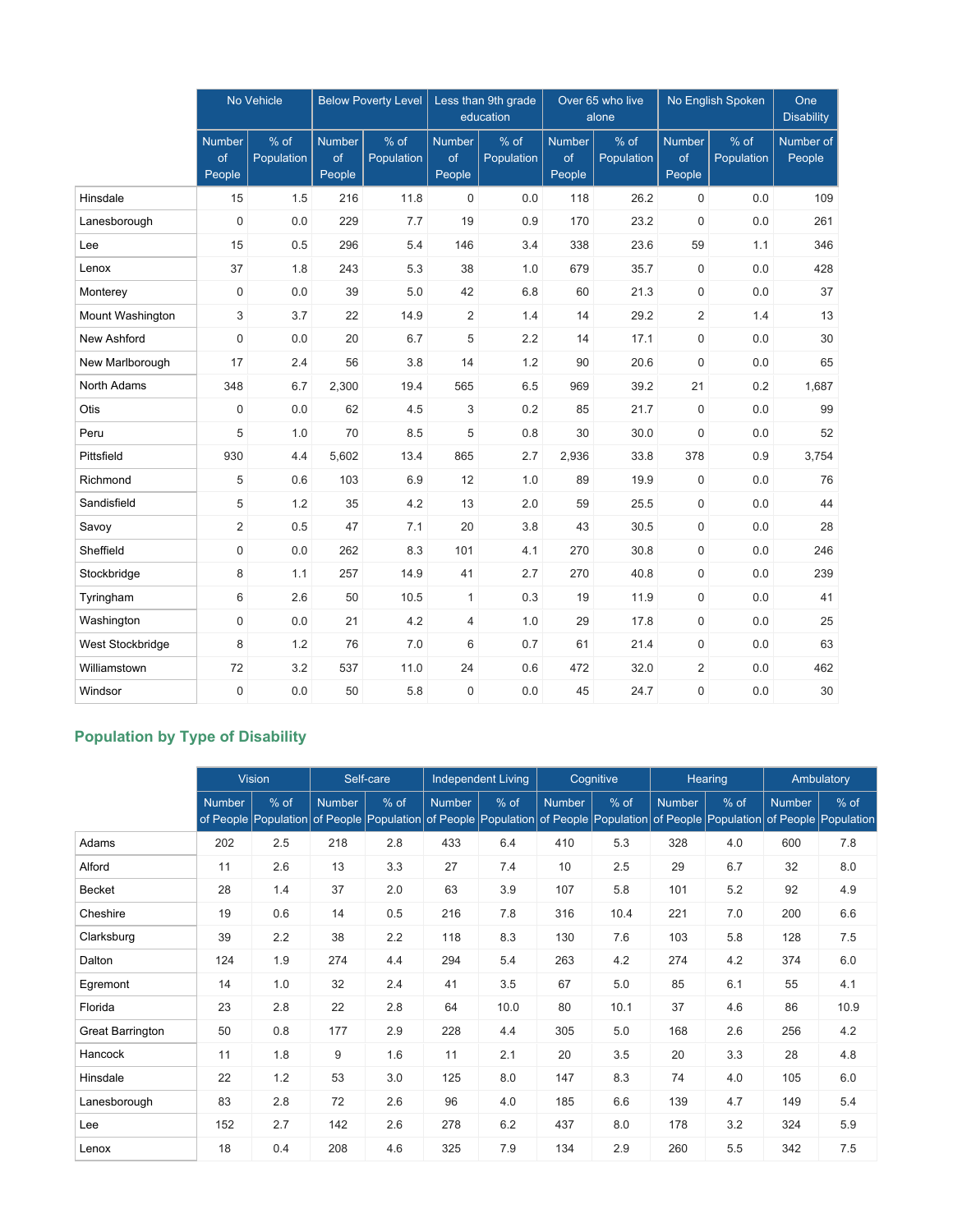|                  |                    |                               | Two or More<br><b>Disabilities</b> |
|------------------|--------------------|-------------------------------|------------------------------------|
|                  | % of<br>Population | <b>Number</b><br>of<br>People | % of<br>Population                 |
| Hinsdale         | 5.9                | 143                           | 7.8                                |
| Lanesborough     | 8.8                | 136                           | 4.6                                |
| Lee              | 6.2                | 381                           | 6.8                                |
| Lenox            | 9.1                | 323                           | 6.9                                |
| Monterey         | 4.8                | 39                            | 5.0                                |
| Mount Washington | 8.8                | 7                             | 4.7                                |
| New Ashford      | 10.0               | 18                            | 6.0                                |
| New Marlborough  | 4.2                | 154                           | 10.0                               |
| North Adams      | 13.1               | 1,217                         | 9.5                                |
| Otis             | 7.1                | 74                            | 5.3                                |
| Peru             | 6.3                | 29                            | 3.5                                |
| Pittsfield       | 8.9                | 3,690                         | 8.8                                |
| Richmond         | 5.1                | 51                            | 3.4                                |
| Sandisfield      | 5.3                | 61                            | 7.3                                |
| Savoy            | 4 1                | 52                            | 7.7                                |
| Sheffield        | 7.8                | 150                           | 4.7                                |
| Stockbridge      | 13.6               | 182                           | 10.3                               |
| Tyringham        | 8.6                | 17                            | 3.6                                |
| Washington       | 5.0                | 25                            | 5.0                                |
| West Stockbridge | 5.8                | 47                            | 4.3                                |
| Williamstown     | 6.4                | 356                           | 4.9                                |
| Windsor          | 3.5                | 26                            | 3.0                                |

# **Population by Type of Disability**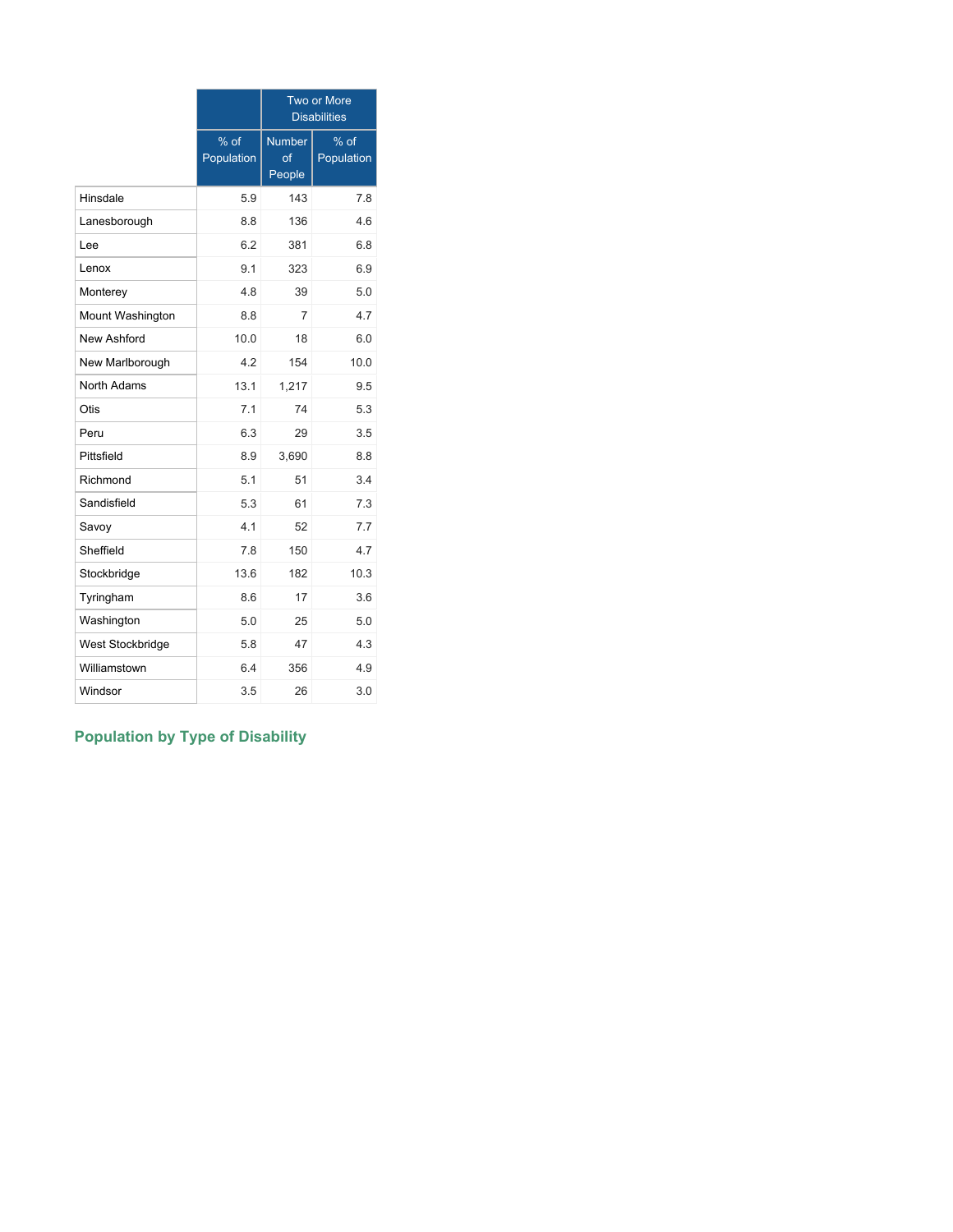|                         |                | <b>Vision</b>                |                | Self-care |                | <b>Independent Living</b>                         |                | Cognitive                                         |               | Hearing | Ambulatory    |                                |
|-------------------------|----------------|------------------------------|----------------|-----------|----------------|---------------------------------------------------|----------------|---------------------------------------------------|---------------|---------|---------------|--------------------------------|
|                         | <b>Number</b>  | % of<br>of People Population | <b>Number</b>  | % of      | <b>Number</b>  | % of<br>of People Population of People Population | <b>Number</b>  | % of<br>of People Population of People Population | <b>Number</b> | % of    | <b>Number</b> | $%$ of<br>of People Population |
| Monterey                | 26             | 3.4                          | 6              | 0.8       | 53             | 8.0                                               | 34             | 4.5                                               | 36            | 4.7     | 25            | 3.3                            |
| <b>Mount Washington</b> | 0              | 0.0                          | 6              | 4.1       | 9              | 6.1                                               | $\overline{7}$ | 4.8                                               | $\mathbf{1}$  | 0.7     | 10            | 6.8                            |
| New Ashford             | 2              | 0.7                          | 12             | 4.1       | 12             | 4.6                                               | 9              | 3.1                                               | 20            | 6.7     | 34            | 11.5                           |
| New Marlborough         | 51             | 3.3                          | 64             | 4.4       | 72             | 5.7                                               | 97             | 6.6                                               | 112           | 7.3     | 153           | 10.4                           |
| North Adams             | 495            | 3.9                          | 307            | 2.5       | 779            | 7.4                                               | 1,105          | 9.0                                               | 791           | 6.2     | 1,495         | 12.2                           |
| Otis                    | 24             | 1.7                          | 29             | 2.2       | 55             | 4.4                                               | 31             | 2.3                                               | 79            | 5.7     | 72            | 5.4                            |
| Peru                    | 14             | 1.7                          | 9              | 1.2       | 17             | 2.5                                               | 34             | 4.5                                               | 18            | 2.2     | 26            | 3.5                            |
| Pittsfield              | 1,198          | 2.8                          | 1,105          | 2.8       | 3,143          | 9.2                                               | 3,121          | 7.8                                               | 1,885         | 4.5     | 3,554         | 8.9                            |
| Richmond                | 10             | 0.7                          | 25             | 1.8       | 52             | 4.1                                               | 31             | 2.2                                               | 52            | 3.5     | 64            | 4.5                            |
| Sandisfield             | 16             | 1.9                          | 26             | 3.3       | 32             | 4.8                                               | 45             | 5.7                                               | 33            | 3.9     | 63            | 8.0                            |
| Savoy                   | 18             | 2.7                          | $\overline{2}$ | 0.3       | 19             | 3.3                                               | 28             | 4.3                                               | 38            | 5.6     | 48            | 7.3                            |
| Sheffield               | 42             | 1.3                          | 29             | 0.9       | 139            | 5.1                                               | 125            | 4.0                                               | 196           | 6.2     | 144           | 4.7                            |
| Stockbridge             | 53             | 3.0                          | 39             | 2.3       | 163            | 10.2                                              | 156            | 9.0                                               | 102           | 5.8     | 212           | 12.3                           |
| Tyringham               | $\overline{7}$ | 1.5                          | $\overline{4}$ | 0.9       | $\overline{7}$ | 1.7                                               | 15             | 3.3                                               | 30            | 6.3     | 23            | 5.0                            |
| Washington              | 2              | 0.4                          | 14             | 2.9       | 16             | 3.7                                               | 17             | 3.6                                               | 20            | 4.0     | 37            | 7.8                            |
| West Stockbridge        | 25             | 2.3                          | 10             | 1.0       | 26             | 2.9                                               | 29             | 2.9                                               | 52            | 4.8     | 41            | 4.0                            |
| Williamstown            | 144            | 2.0                          | 123            | 1.7       | 230            | 3.7                                               | 324            | 4.6                                               | 309           | 4.3     | 301           | 4.2                            |
| Windsor                 | 6              | 0.7                          | 17             | 2.0       | 16             | 2.2                                               | 13             | 1.6                                               | 23            | 2.7     | 27            | 3.2                            |

# **Households by Language Spoken**

|                         | <b>English Only</b>            |                                |                                | Spanish<br>Other Indo-European<br>Languages |                                | Asian and Pacific islander |                         | Other<br>Languages |                                |
|-------------------------|--------------------------------|--------------------------------|--------------------------------|---------------------------------------------|--------------------------------|----------------------------|-------------------------|--------------------|--------------------------------|
|                         | Number of<br><b>Households</b> | $\frac{9}{6}$ of<br>households | Number of<br><b>Households</b> | % of<br>households                          | Number of<br><b>Households</b> | % of<br>households         | Number of<br>Households | % of<br>households | Number of<br><b>Households</b> |
| Adams                   | 7,395                          | 96.0                           | 84                             | 1.1                                         | 128                            | 1.7                        | 47                      | 0.6                | 50                             |
| Alford                  | 370                            | 92.5                           | 5                              | 1.3                                         | 22                             | 5.5                        | 3                       | 0.8                | 0                              |
| <b>Becket</b>           | 1,759                          | 94.6                           | 22                             | 1.2                                         | 78                             | 4.2                        | $\mathbf 0$             | 0.0                | $\mathbf 0$                    |
| Cheshire                | 3,016                          | 98.2                           | 42                             | 1.4                                         | 13                             | 0.4                        | $\mathbf 0$             | 0.0                | $\mathbf 0$                    |
| Clarksburg              | 1,660                          | 97.5                           | $\overline{7}$                 | 0.4                                         | 24                             | 1.4                        | $\mathbf 0$             | 0.0                | 12                             |
| Dalton                  | 6,110                          | 95.8                           | 138                            | 2.2                                         | 98                             | 1.5                        | 30                      | 0.5                | $\Omega$                       |
| Egremont                | 1,256                          | 93.7                           | 40                             | 3.0                                         | 35                             | 2.6                        | 6                       | 0.4                | 3                              |
| Florida                 | 775                            | 98.2                           | 3                              | 0.4                                         | 11                             | 1.4                        | 0                       | 0.0                | $\mathbf 0$                    |
| <b>Great Barrington</b> | 5,917                          | 90.4                           | 261                            | 4.0                                         | 259                            | 4.0                        | 42                      | 0.6                | 66                             |
| Hancock                 | 553                            | 95.5                           | $\overline{2}$                 | 0.3                                         | 16                             | 2.8                        | 8                       | 1.4                | 0                              |
| Hinsdale                | 1,722                          | 97.8                           | 10                             | 0.6                                         | 29                             | 1.6                        | $\mathbf 0$             | 0.0                | 0                              |
| Lanesborough            | 2,665                          | 95.8                           | $\overline{7}$                 | 0.3                                         | 87                             | 3.1                        | 24                      | 0.9                | $\mathbf 0$                    |
| Lee                     | 4,938                          | 88.5                           | 376                            | 6.7                                         | 99                             | 1.8                        | 133                     | 2.4                | 35                             |
| Lenox                   | 4,265                          | 88.4                           | 234                            | 4.9                                         | 314                            | 6.5                        | 10                      | 0.2                | $\mathbf 0$                    |
| Monterey                | 742                            | 98.5                           | $\mathbf 0$                    | 0.0                                         | 11                             | 1.5                        | $\mathbf 0$             | 0.0                | $\mathbf 0$                    |
| Mount Washington        | 144                            | 98.0                           | $\mathbf 0$                    | 0.0                                         | 2                              | 1.4                        | $\mathbf{1}$            | 0.7                | $\mathbf 0$                    |
| New Ashford             | 278                            | 94.2                           | 6                              | 2.0                                         | 11                             | 3.7                        | $\mathbf 0$             | 0.0                | $\mathbf 0$                    |
| New Marlborough         | 1,428                          | 96.6                           | 36                             | 2.4                                         | 9                              | 0.6                        | 5                       | 0.3                | 0                              |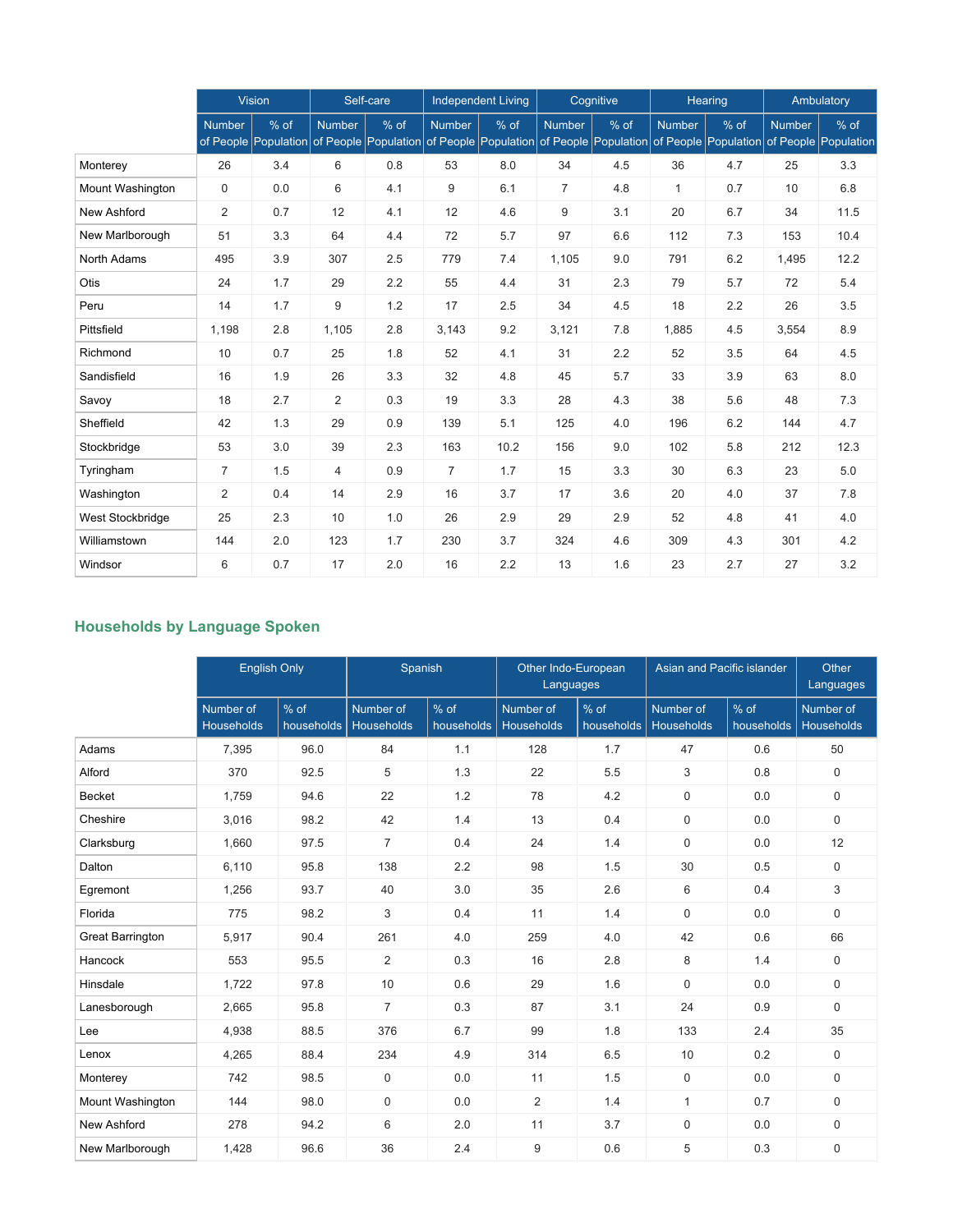# **Households by Language Spoken**

|                         | % of households |
|-------------------------|-----------------|
| Adams                   | 0.6             |
| Alford                  | 0.0             |
| <b>Becket</b>           | 0.0             |
| Cheshire                | 0 <sub>0</sub>  |
| Clarksburg              | 0.7             |
| Dalton                  | 0.0             |
| Egremont                | 0.2             |
| Florida                 | 0.0             |
| <b>Great Barrington</b> | 1.0             |
| Hancock                 | 0.0             |
| Hinsdale                | 0.0             |
| Lanesborough            | 0.0             |
| l ee                    | 0.6             |
| Lenox                   | 0.0             |
| Monterey                | 0.0             |
| Mount Washington        | 0.0             |
| New Ashford             | 0.0             |
| New Marlborough         | 0 Q             |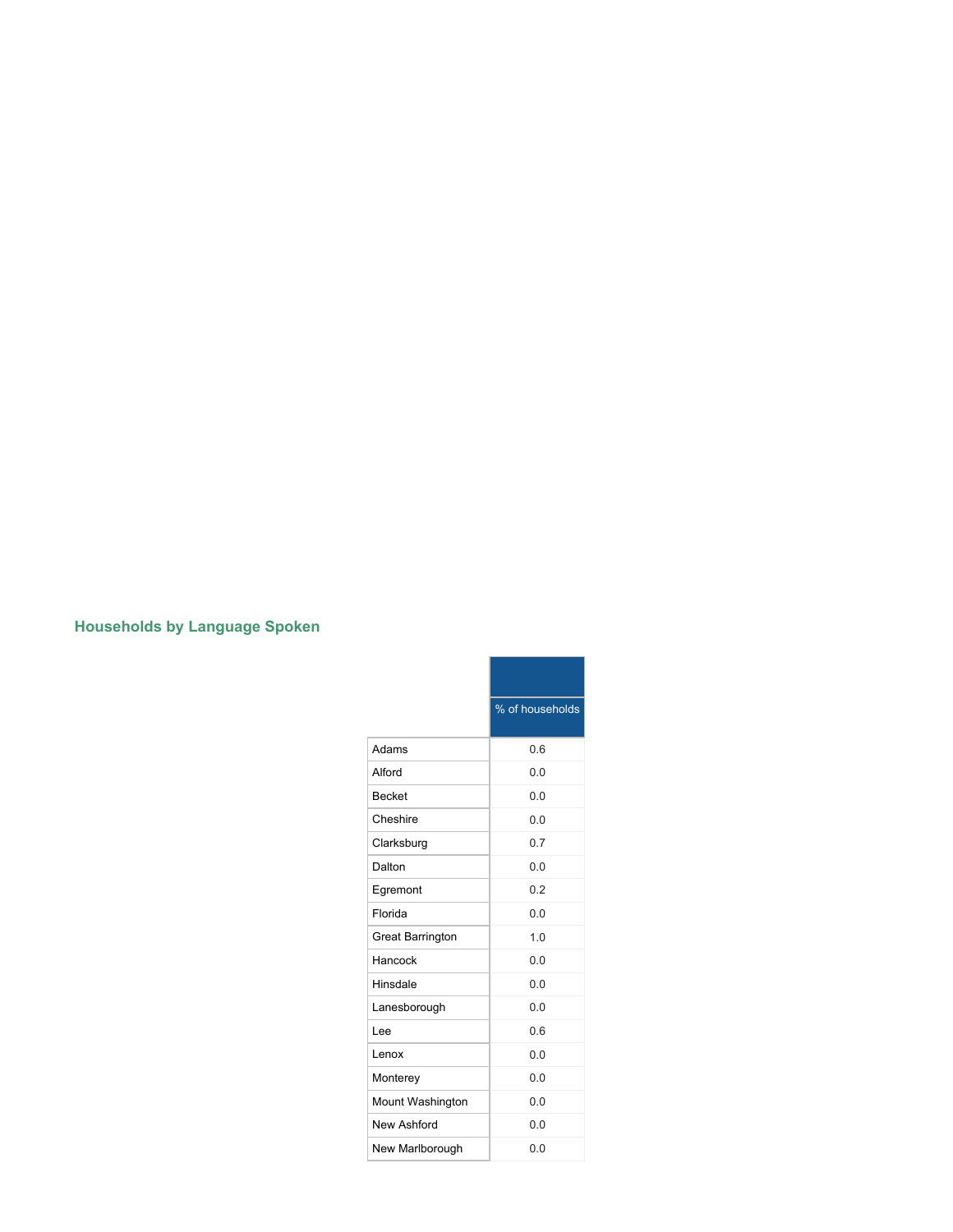|                  | <b>English Only</b>            |                      | Spanish                 |                      | Other Indo-European<br>Languages |                    | Asian and Pacific islander     |                      | Other<br>Languages             |
|------------------|--------------------------------|----------------------|-------------------------|----------------------|----------------------------------|--------------------|--------------------------------|----------------------|--------------------------------|
|                  | Number of<br><b>Households</b> | $%$ of<br>households | Number of<br>Households | $%$ of<br>households | Number of<br><b>Households</b>   | % of<br>households | Number of<br><b>Households</b> | $%$ of<br>households | Number of<br><b>Households</b> |
| North Adams      | 11,240                         | 90.9                 | 615                     | 5.0                  | 354                              | 2.9                | 113                            | 0.9                  | 42                             |
| Otis             | 1,330                          | 99.3                 | $\overline{4}$          | 0.3                  | 6                                | 0.4                | 0                              | 0.0                  | 0                              |
| Peru             | 739                            | 98.3                 | 6                       | 0.8                  | $\overline{7}$                   | 0.9                | 0                              | 0.0                  | 0                              |
| Pittsfield       | 36,786                         | 90.3                 | 1,912                   | 4.7                  | 1,231                            | 3.0                | 530                            | 1.3                  | 261                            |
| Richmond         | 1,374                          | 96.3                 | 3                       | 0.2                  | 24                               | 1.7                | 12                             | 0.8                  | 14                             |
| Sandisfield      | 795                            | 95.0                 | 6                       | 0.7                  | 27                               | 3.2                | $\overline{7}$                 | 0.8                  | $\overline{2}$                 |
| Savoy            | 651                            | 99.1                 | 6                       | 0.9                  | $\mathbf 0$                      | 0.0                | 0                              | 0.0                  | 0                              |
| Sheffield        | 3,006                          | 97.3                 | 18                      | 0.6                  | 66                               | 2.1                | 0                              | 0.0                  | $\mathbf 0$                    |
| Stockbridge      | 1,631                          | 92.7                 | 77                      | 4.4                  | 22                               | 1.3                | 29                             | 1.6                  | $\Omega$                       |
| Tyringham        | 411                            | 89.5                 | 31                      | 6.8                  | 17                               | 3.7                | 0                              | 0.0                  | 0                              |
| Washington       | 460                            | 96.8                 | $\mathbf 0$             | 0.0                  | 15                               | 3.2                | 0                              | 0.0                  | 0                              |
| West Stockbridge | 957                            | 94.1                 | 33                      | 3.2                  | 10                               | 1.0                | 16                             | 1.6                  | 1                              |
| Williamstown     | 6,273                          | 85.3                 | 248                     | 3.4                  | 431                              | 5.9                | 289                            | 3.9                  | 113                            |
| Windsor          | 831                            | 99.4                 | 3                       | 0.4                  | $\overline{2}$                   | 0.2                | 0                              | 0.0                  | $\mathbf 0$                    |

# **Educational Attainment for People 25 Years and Older**

|                         |                               | No schooling<br>complete   |                            | Some education<br>no high school<br>diploma or<br>equivalent |                               | Regular high<br>school<br>diploma or<br><b>GED</b> |                               | Some college<br>no degree |                               | <b>Associates</b><br>degree |                               |                            |                               | <b>Bachelors</b><br>degree | <b>Masters</b><br>degree      |                            | Professional<br>school<br>degree |  |
|-------------------------|-------------------------------|----------------------------|----------------------------|--------------------------------------------------------------|-------------------------------|----------------------------------------------------|-------------------------------|---------------------------|-------------------------------|-----------------------------|-------------------------------|----------------------------|-------------------------------|----------------------------|-------------------------------|----------------------------|----------------------------------|--|
|                         | <b>Number</b><br>of<br>People | $\frac{9}{6}$<br>of<br>pop | <b>Number</b><br>of People | % of<br>pop                                                  | <b>Number</b><br>of<br>People | %<br>of<br>pop                                     | <b>Number</b><br>of<br>People | %<br>of<br>pop            | <b>Number</b><br>of<br>People | %<br>of<br>pop              | <b>Number</b><br>of<br>People | $\frac{9}{6}$<br>of<br>pop | <b>Number</b><br>of<br>People | %<br>of<br>pop             | <b>Number</b><br>of<br>People | $\frac{9}{6}$<br>of<br>pop |                                  |  |
| Adams                   | 99                            | 1.6                        | 593                        | 9.6                                                          | 2,389                         | 38.5                                               | 1,013                         | 16.3                      | 572                           | 9.2                         | 1,014                         | 16.3                       | 399                           | 6.4                        | 61                            | 1.0                        |                                  |  |
| Alford                  | 5                             | 1.4                        | 10                         | 2.8                                                          | 68                            | 19.0                                               | 78                            | 21.8                      | 10                            | 2.8                         | 77                            | 21.5                       | 68                            | 19.0                       | 24                            | 6.7                        |                                  |  |
| <b>Becket</b>           | $\overline{4}$                | 0.3                        | 67                         | 4.3                                                          | 503                           | 32.6                                               | 303                           | 19.6                      | 189                           | 12.2                        | 234                           | 15.1                       | 209                           | 13.5                       | 16                            | 1.0                        |                                  |  |
| Cheshire                | $\mathbf 0$                   | 0.0                        | 208                        | 8.1                                                          | 737                           | 28.7                                               | 656                           | 25.5                      | 272                           | 10.6                        | 417                           | 16.2                       | 261                           | 10.2                       | 17                            | 0.7                        |                                  |  |
| Clarksburg              | 14                            | 1.1                        | 102                        | 8.0                                                          | 454                           | 35.5                                               | 230                           | 18.0                      | 125                           | 9.8                         | 211                           | 16.5                       | 84                            | 6.6                        | 23                            | 1.8                        |                                  |  |
| Dalton                  | 8                             | 0.2                        | 267                        | 5.2                                                          | 1,378                         | 26.7                                               | 1,075                         | 20.8                      | 614                           | 11.9                        | 1,205                         | 23.3                       | 443                           | 8.6                        | 76                            | 1.5                        |                                  |  |
| Egremont                | 4                             | 0.4                        | 52                         | 4.7                                                          | 174                           | 15.7                                               | 189                           | 17.0                      | 108                           | 9.7                         | 266                           | 24.0                       | 241                           | 21.7                       | 52                            | 4.7                        |                                  |  |
| Florida                 | 3                             | 0.5                        | 57                         | 9.9                                                          | 284                           | 49.2                                               | 91                            | 15.8                      | 34                            | 5.9                         | 92                            | 15.9                       | 4                             | 0.7                        | $\overline{2}$                | 0.3                        |                                  |  |
| <b>Great Barrington</b> | 11                            | 0.2                        | 375                        | 8.0                                                          | 1,307                         | 27.9                                               | 615                           | 13.1                      | 448                           | 9.6                         | 885                           | 18.9                       | 703                           | 15.0                       | 140                           | 3.0                        |                                  |  |
| Hancock                 | $\mathbf 0$                   | 0.0                        | 15                         | 3.1                                                          | 182                           | 37.9                                               | 67                            | 14.0                      | 47                            | 9.8                         | 77                            | 16.0                       | 60                            | 12.5                       | 11                            | 2.3                        |                                  |  |
| Hinsdale                | $\mathbf 0$                   | 0.0                        | 109                        | 7.6                                                          | 496                           | 34.7                                               | 228                           | 16.0                      | 113                           | 7.9                         | 283                           | 19.8                       | 154                           | 10.8                       | 15                            | 1.0                        |                                  |  |
| Lanesborough            | 2                             | 0.1                        | 117                        | 5.3                                                          | 493                           | 22.5                                               | 418                           | 19.1                      | 246                           | 11.2                        | 565                           | 25.8                       | 261                           | 11.9                       | 91                            | 4.1                        |                                  |  |
| Lee                     | 81                            | 1.9                        | 282                        | 6.6                                                          | 1,123                         | 26.2                                               | 963                           | 22.5                      | 431                           | 10.1                        | 622                           | 14.5                       | 616                           | 14.4                       | 90                            | 2.1                        |                                  |  |
| Lenox                   | $\mathbf{1}$                  | 0.0                        | 180                        | 4.7                                                          | 820                           | 21.4                                               | 541                           | 14.1                      | 308                           | 8.0                         | 1,116                         | 29.1                       | 441                           | 11.5                       | 283                           | 7.4                        |                                  |  |
| Monterey                | 21                            | 3.4                        | 21                         | 3.4                                                          | 125                           | 20.2                                               | 85                            | 13.7                      | 29                            | 4.7                         | 197                           | 31.8                       | 85                            | 13.7                       | 41                            | 6.6                        |                                  |  |
| Mount Washington        | $\overline{2}$                | 1.4                        | 0                          | 0.0                                                          | 37                            | 26.2                                               | 21                            | 14.9                      | 6                             | 4.3                         | 31                            | 22.0                       | 25                            | 17.7                       | 5                             | 3.5                        |                                  |  |
| New Ashford             | $\mathbf 0$                   | 0.0                        | 15                         | 6.6                                                          | 102                           | 44.5                                               | 28                            | 12.2                      | 11                            | 4.8                         | 40                            | 17.5                       | 29                            | 12.7                       | $\mathbf 0$                   | 0.0                        |                                  |  |
| New Marlborough         | $\mathbf 0$                   | 0.0                        | 80                         | 6.6                                                          | 323                           | 26.7                                               | 222                           | 18.4                      | 81                            | 6.7                         | 257                           | 21.3                       | 181                           | 15.0                       | 45                            | 3.7                        |                                  |  |
| North Adams             | 83                            | 0.9                        | 1,316                      | 15.0                                                         | 3,130                         | 35.8                                               | 1,602                         | 18.3                      | 604                           | 6.9                         | 1,199                         | 13.7                       | 712                           | 8.1                        | 74                            | 0.8                        |                                  |  |
| Otis                    | 3                             | 0.2                        | 95                         | 7.7                                                          | 362                           | 29.4                                               | 191                           | 15.5                      | 115                           | 9.3                         | 243                           | 19.8                       | 166                           | 13.5                       | 35                            | 2.8                        |                                  |  |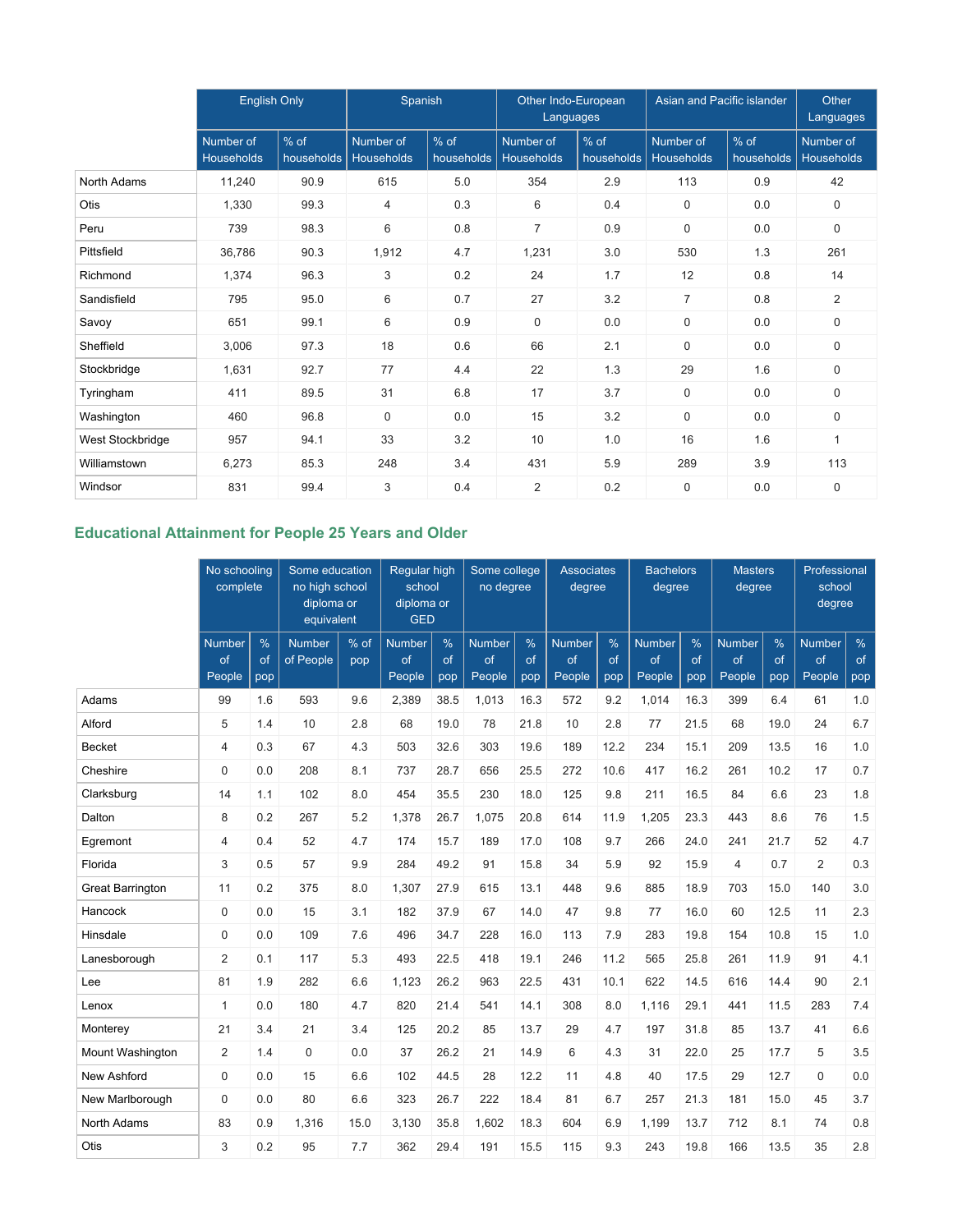|                  | % of households |
|------------------|-----------------|
| North Adams      | 0.3             |
| Otis             | 0.0             |
| Peru             | 0.0             |
| Pittsfield       | 0.6             |
| Richmond         | 1.0             |
| Sandisfield      | 0.2             |
| Savoy            | 0.0             |
| Sheffield        | 0.0             |
| Stockbridge      | 0.0             |
| Tyringham        | 0.0             |
| Washington       | 0.0             |
| West Stockbridge | 0.1             |
| Williamstown     | 1.5             |
| Windsor          | 0.0             |

# **Educational Attainment for People 25 Years and Older**

|                  | Doctorate degree    |          |
|------------------|---------------------|----------|
|                  |                     |          |
|                  | Number of People    | % of pop |
|                  |                     |          |
| Adams            | 62                  | 1.0      |
| Alford           | 18                  | $5.0$    |
| Becket           | 20                  | 1.3      |
| Cheshire         | $\mathsf{O}\xspace$ | 0.0      |
| Clarksburg       | 37                  | 2.9      |
| Dalton           | 104                 | 2.0      |
| Egremont         | 23                  | 2.1      |
| Florida          | 10                  | 1.7      |
| Great Barrington | 200                 | 4.3      |
| Hancock          | 21                  | 4.4      |
| Hinsdale         | 31                  | 2.2      |
| Lanesborough     | $\mathsf 0$         | $0.0\,$  |
| Lee              | 74                  | 1.7      |
| Lenox            | 145                 | $3.8\,$  |
| Monterey         | 15                  | $2.4\,$  |
| Mount Washington | 14                  | 9.9      |
| New Ashford      | $\overline{4}$      | 1.7      |
| New Marlborough  | 19                  | 1.6      |
| North Adams      | 31                  | 0.4      |
| Otis             | $20\,$              | 1.6      |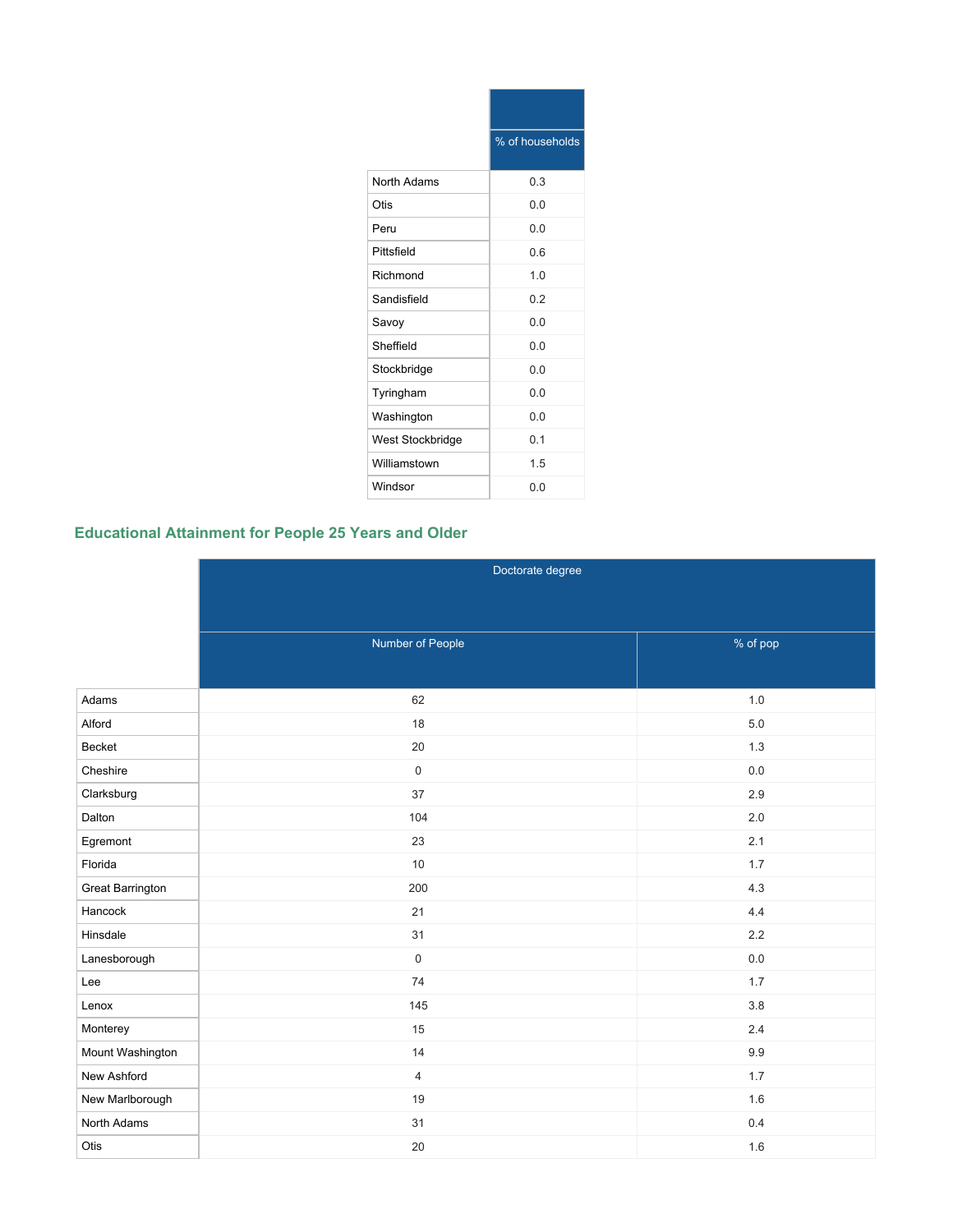|                  | No schooling<br>complete |                | Some education<br>no high school<br>diploma or<br>equivalent |             | Regular high<br>school<br>diploma or<br><b>GED</b> |                | Some college<br>no degree     |                | <b>Associates</b><br>degree          |                            | <b>Bachelors</b><br>degree    |                | <b>Masters</b><br>degree      |                | Professional<br>school<br>degree |                |
|------------------|--------------------------|----------------|--------------------------------------------------------------|-------------|----------------------------------------------------|----------------|-------------------------------|----------------|--------------------------------------|----------------------------|-------------------------------|----------------|-------------------------------|----------------|----------------------------------|----------------|
|                  | Number<br>of<br>People   | %<br>of<br>pop | <b>Number</b><br>of People                                   | % of<br>pop | <b>Number</b><br>of<br>People                      | %<br>of<br>pop | <b>Number</b><br>of<br>People | %<br>of<br>pop | <b>Number</b><br>of<br><b>People</b> | $\frac{9}{6}$<br>of<br>pop | <b>Number</b><br>of<br>People | %<br>of<br>pop | <b>Number</b><br>of<br>People | %<br>of<br>pop | <b>Number</b><br>of<br>People    | %<br>of<br>pop |
| Peru             | 2                        | 0.3            | 48                                                           | 7.6         | 227                                                | 36.0           | 113                           | 17.9           | 108                                  | 17.1                       | 97                            | 15.4           | 31                            | 4.9            | $\overline{2}$                   | 0.3            |
| Pittsfield       | 259                      | 0.8            | 2,658                                                        | 8.4         | 9,327                                              | 29.6           | 6,788                         | 21.5           | 3,516                                | 11.2                       | 5,591                         | 17.7           | 2,542                         | 8.1            | 595                              | 1.9            |
| Richmond         | 6                        | 0.5            | 42                                                           | 3.5         | 294                                                | 24.2           | 149                           | 12.3           | 119                                  | 9.8                        | 297                           | 24.5           | 182                           | 15.0           | 65                               | 5.4            |
| Sandisfield      | 4                        | 0.6            | 60                                                           | 9.1         | 207                                                | 31.3           | 130                           | 19.7           | 43                                   | 6.5                        | 104                           | 15.7           | 68                            | 10.3           | 21                               | 3.2            |
| Savoy            | 9                        | 1.7            | 58                                                           | 10.9        | 215                                                | 40.4           | 100                           | 18.8           | 46                                   | 8.6                        | 62                            | 11.7           | 34                            | 6.4            | $\mathbf 0$                      | 0.0            |
| Sheffield        | 101                      | 4.1            | 119                                                          | 4.9         | 879                                                | 36.0           | 396                           | 16.2           | 200                                  | 8.2                        | 379                           | 15.5           | 308                           | 12.6           | 24                               | 1.0            |
| Stockbridge      | 19                       | 1.2            | 28                                                           | 1.8         | 395                                                | 25.8           | 247                           | 16.2           | 131                                  | 8.6                        | 314                           | 20.5           | 323                           | 21.1           | 42                               | 2.7            |
| Tyringham        | $\mathbf{1}$             | 0.3            | $\overline{4}$                                               | 1.1         | 96                                                 | 25.4           | 61                            | 16.1           | 25                                   | 6.6                        | 75                            | 19.8           | 66                            | 17.5           | 32                               | 8.5            |
| Washington       | $\overline{4}$           | 1.0            | 18                                                           | 4.3         | 124                                                | 29.7           | 73                            | 17.5           | 52                                   | 12.4                       | 81                            | 19.4           | 35                            | 8.4            | 24                               | 5.7            |
| West Stockbridge | $\mathbf 0$              | 0.0            | 31                                                           | 3.6         | 192                                                | 22.6           | 82                            | 9.6            | 52                                   | 6.1                        | 256                           | 30.1           | 147                           | 17.3           | 41                               | 4.8            |
| Williamstown     | 9                        | 0.2            | 219                                                          | 5.6         | 553                                                | 14.2           | 434                           | 11.2           | 237                                  | 6.1                        | 923                           | 23.7           | 891                           | 22.9           | 212                              | 5.4            |
| Windsor          | $\Omega$                 | 0.0            | 15                                                           | 2.3         | 192                                                | 28.9           | 119                           | 17.9           | 68                                   | 10.2                       | 144                           | 21.7           | 95                            | 14.3           | 19                               | 2.9            |

# **Educational Attainment for People 25 Years with less than 9th Grade Education**

|                         | 9th grade education or higher |                 | Less than 9th grade education |                 |  |
|-------------------------|-------------------------------|-----------------|-------------------------------|-----------------|--|
|                         | Number of People              | % of population | Number of People              | % of population |  |
| Adams                   | 6,024                         | 97.1            | 178                           | 2.9             |  |
| Alford                  | 353                           | 98.6            | 5                             | 1.4             |  |
| <b>Becket</b>           | 1,531                         | 99.1            | 14                            | 0.9             |  |
| Cheshire                | 2,520                         | 98.1            | 48                            | 1.9             |  |
| Clarksburg              | 1,240                         | 96.9            | 40                            | 3.1             |  |
| Dalton                  | 5,153                         | 99.7            | 17                            | 0.3             |  |
| Egremont                | 1,082                         | 97.6            | 27                            | 2.4             |  |
| Florida                 | 548                           | 95.0            | 29                            | 5.0             |  |
| <b>Great Barrington</b> | 4,622                         | 98.7            | 62                            | 1.3             |  |
| Hancock                 | 471                           | 98.1            | 9                             | 1.9             |  |
| Hinsdale                | 1,429                         | 100.0           | 0                             | 0.0             |  |
| Lanesborough            | 2,174                         | 99.1            | 19                            | 0.9             |  |
| Lee                     | 4,136                         | 96.6            | 146                           | 3.4             |  |
| Lenox                   | 3,797                         | 99.0            | 38                            | 1.0             |  |
| Monterey                | 577                           | 93.2            | 42                            | 6.8             |  |
| Mount Washington        | 139                           | 98.6            | $\overline{2}$                | 1.4             |  |
| <b>New Ashford</b>      | 224                           | 97.8            | 5                             | 2.2             |  |
| New Marlborough         | 1,194                         | 98.8            | 14                            | 1.2             |  |
| North Adams             | 8,186                         | 93.5            | 565                           | 6.5             |  |
| Otis                    | 1,227                         | 99.8            | 3                             | 0.2             |  |
| Peru                    | 625                           | 99.2            | 5                             | 0.8             |  |
| Pittsfield              | 30,666                        | 97.3            | 865                           | 2.7             |  |
| Richmond                | 1,202                         | 99.0            | 12                            | 1.0             |  |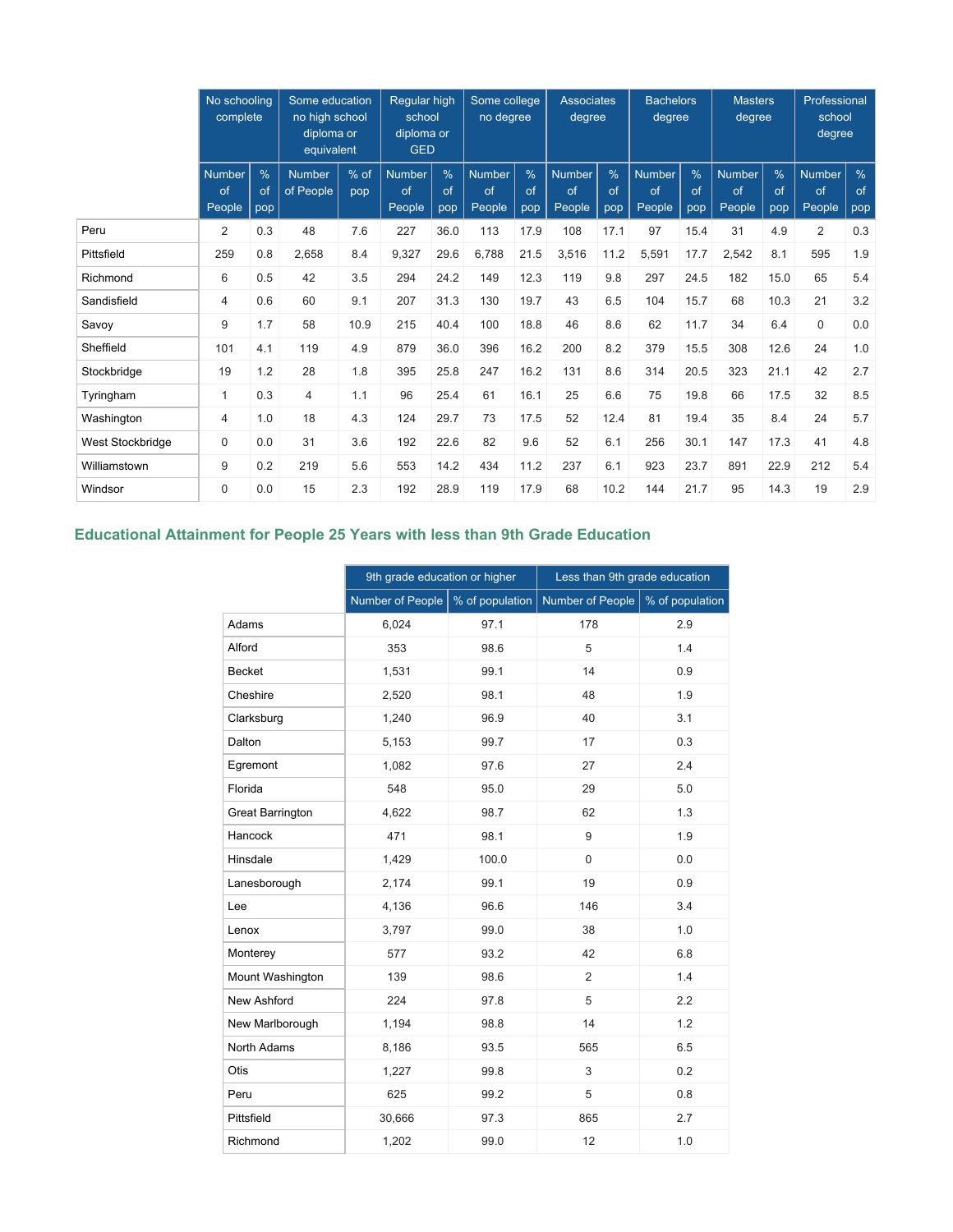|                  | Doctorate degree |          |  |  |  |
|------------------|------------------|----------|--|--|--|
|                  |                  |          |  |  |  |
|                  |                  |          |  |  |  |
|                  | Number of People | % of pop |  |  |  |
|                  |                  |          |  |  |  |
| Peru             | $\overline{c}$   | $0.3\,$  |  |  |  |
| Pittsfield       | 255              | $0.8\,$  |  |  |  |
| Richmond         | 60               | 4.9      |  |  |  |
| Sandisfield      | 24               | 3.6      |  |  |  |
| Savoy            | 8                | $1.5\,$  |  |  |  |
| Sheffield        | 34               | $1.4\,$  |  |  |  |
| Stockbridge      | 30               | 2.0      |  |  |  |
| Tyringham        | $18$             | 4.8      |  |  |  |
| Washington       | $\overline{7}$   | 1.7      |  |  |  |
| West Stockbridge | 49               | 5.8      |  |  |  |
| Williamstown     | 412              | 10.6     |  |  |  |
| Windsor          | 13               | $2.0\,$  |  |  |  |

**Educational Attainment for People 25 Years with less than 9th Grade Education**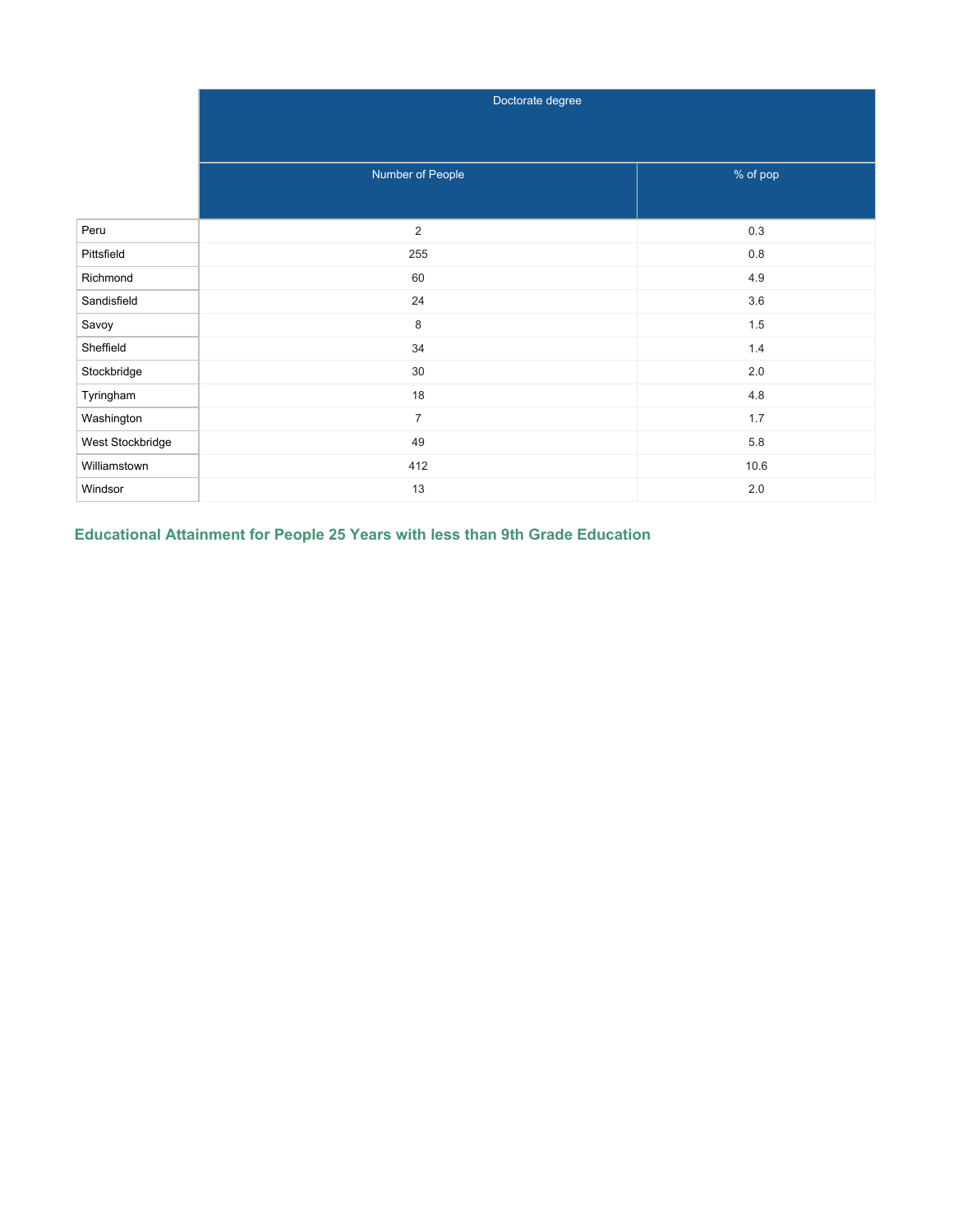|                  | 9th grade education or higher |                 | Less than 9th grade education |                 |  |
|------------------|-------------------------------|-----------------|-------------------------------|-----------------|--|
|                  | Number of People              | % of population | <b>Number of People</b>       | % of population |  |
| Sandisfield      | 648                           | 98.0            | 13                            | 2.0             |  |
| Savoy            | 512                           | 96.2            | 20                            | 3.8             |  |
| Sheffield        | 2,339                         | 95.9            | 101                           | 4.1             |  |
| Stockbridge      | 1,488                         | 97.3            | 41                            | 2.7             |  |
| Tyringham        | 377                           | 99.7            | 1                             | 0.3             |  |
| Washington       | 414                           | 99.0            | $\overline{4}$                | 1.0             |  |
| West Stockbridge | 844                           | 99.3            | 6                             | 0.7             |  |
| Williamstown     | 3,866                         | 99.4            | 24                            | 0.6             |  |
| Windsor          | 665                           | 100.0           | $\mathbf 0$                   | 0.0             |  |

# **Number of People**

| Age Group               | Under 20 years | 20 to 34 years | 35 to 64 years | 65 years and over | Poverty                 | <b>Below</b>     | Above            |
|-------------------------|----------------|----------------|----------------|-------------------|-------------------------|------------------|------------------|
| Adams                   | 1,521          | 1,574          | 3,476          | 1,554             |                         | Poverty<br>Level | Poverty<br>Level |
| Alford                  | 64             | 35             | 135            | 197               | Adams                   | 913              | 7,204            |
| <b>Becket</b>           | 351            | 273            | 900            | 417               | Alford                  | 25               | 406              |
| Cheshire                | 475            | 459            | 1,497          | 728               | Becket                  | 135              | 1,806            |
| Clarksburg              | 363            | 309            | 709            | 396               | Cheshire                | 224              | 2,935            |
| Dalton                  | 1,162          | 1,010          | 3,011          | 1,427             | Clarksburg              | 149              | 1,625            |
| Egremont                | 266            | 143            | 602            | 391               | Dalton                  | 320              | 6,187            |
| Florida                 | 166            | 125            | 360            | 157               | Egremont                | 72               | 1,330            |
| <b>Great Barrington</b> | 1,746          | 970            | 2,608          | 1,577             | Florida                 | 95               | 695              |
| Hancock                 | 105            | 49             | 306            | 139               | <b>Great Barrington</b> | 495              | 5,391            |
| Hinsdale                | 322            | 351            | 713            | 451               | Hancock                 | 42               | 557              |
| Lanesborough            | 608            | 343            | 1,289          | 733               | Hinsdale                | 216              | 1,613            |
| Lee                     | 1,197          | 925            | 2,188          | 1,432             | Lanesborough            | 229              | 2,744            |
| Lenox                   | 836            | 633            | 1,590          | 1,904             | Lee                     | 296              | 5,224            |
| Monterey                | 136            | 47             | 309            | 282               | Lenox                   | 243              | 4,380            |
| Mount Washington        | $\overline{4}$ | 17             | 79             | 48                | Monterey                | 39               | 735              |
| New Ashford             | 43             | 46             | 128            | 82                | Mount Washington        | 22               | 126              |
| New Marlborough         | 282            | 147            | 679            | 436               | New Ashford             | 20               | 279              |
| North Adams             | 2,889          | 2,537          | 5,064          | 2,469             | New Marlborough         | 56               | 1,435            |
| Otis                    | 145            | 168            | 689            | 391               | North Adams             | 2,300            | 9,580            |
| Peru                    | 163            | 139            | 421            | 100               | Otis                    | 62               | 1,325            |
| Pittsfield              | 8,672          | 8,109          | 17,297         | 8,688             | Peru                    | 70               | 750              |
| Richmond                | 244            | 161            | 637            | 447               | Pittsfield              | 5,602            | 36,357           |
| Sandisfield             | 201            | 82             | 377            | 231               | Richmond                | 103              | 1,386            |
| Savoy                   | 110            | 91             | 338            | 141               | Sandisfield             | 35               | 796              |
| Sheffield               | 505            | 477            | 1,302          | 876               | Savoy                   | 47               | 613              |
| Stockbridge             | 178            | 168            | 787            | 662               | Sheffield               | 262              | 2,898            |
| Tyringham               | 66             | 60             | 189            | 159               | Stockbridge             | 257              | 1,466            |
| Washington              | 72             | 47             | 220            | 163               | Tyringham               | 50               | 424              |
| West Stockbridge        | 197            | 118            | 484            | 285               | Washington              | 21               | 481              |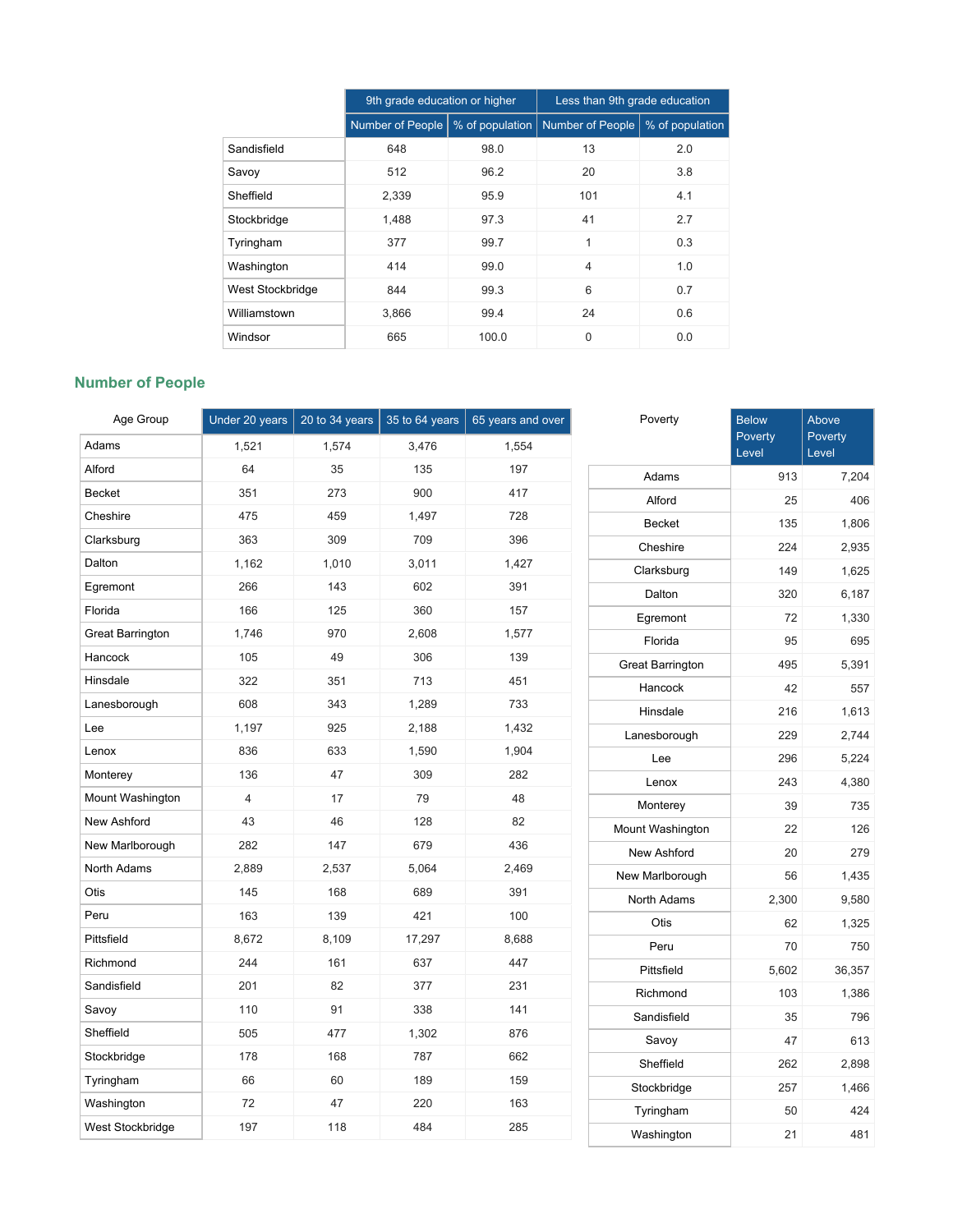| Age Group    |       |       |       | Under 20 years 20 to 34 years 35 to 64 years 65 years and over |
|--------------|-------|-------|-------|----------------------------------------------------------------|
| Williamstown | 2.118 | 1.930 | 1.991 | 1.475                                                          |
| Windsor      | 142   | 119   | 419   | 182                                                            |

| Poverty          | <b>Below</b><br>Poverty<br>Level | Above<br>Poverty<br>Level |
|------------------|----------------------------------|---------------------------|
| West Stockbridge | 76                               | 1,008                     |
| Williamstown     | 537                              | 4,356                     |
| Windsor          | 50                               | 812                       |

| Race                    | White  | Asian/Pacific Islander | <b>Black</b>   | Other          |
|-------------------------|--------|------------------------|----------------|----------------|
| Adams                   | 7,818  | 65                     | 73             | 169            |
| Alford                  | 414    | 8                      | 0              | 9              |
| Becket                  | 1,828  | 0                      | 28             | 85             |
| Cheshire                | 3,094  | 0                      | 32             | 33             |
| Clarksburg              | 1,729  | 0                      | 20             | 28             |
| Dalton                  | 6,442  | 107                    | $\overline{7}$ | 54             |
| Egremont                | 1,308  | 22                     | 15             | 57             |
| Florida                 | 770    | 0                      | 0              | 38             |
| <b>Great Barrington</b> | 6,178  | 191                    | 259            | 273            |
| Hancock                 | 560    | 25                     | 8              | 6              |
| Hinsdale                | 1,797  | $\overline{4}$         | 0              | 36             |
| Lanesborough            | 2,866  | 33                     | 55             | 19             |
| Lee                     | 5,186  | 185                    | 114            | 257            |
| Lenox                   | 4,554  | 31                     | 159            | 219            |
| Monterey                | 755    | 3                      | 3              | 13             |
| Mount Washington        | 140    | 3                      | 0              | 5              |
| New Ashford             | 283    | 0                      | 0              | 16             |
| New Marlborough         | 1,505  | 11                     | 21             | $\overline{7}$ |
| North Adams             | 11,499 | 156                    | 221            | 1,083          |
| Otis                    | 1,374  | 0                      | 0              | 19             |
| Peru                    | 792    | 0                      | 4              | 27             |
| Pittsfield              | 37,133 | 896                    | 1,905          | 2,832          |
| Richmond                | 1,429  | 21                     | 9              | 30             |
| Sandisfield             | 859    | 3                      | 8              | 21             |
| Savoy                   | 604    | 0                      | 59             | 17             |
| Sheffield               | 3,147  | 0                      | 0              | 13             |
| Stockbridge             | 1,586  | 40                     | 87             | 82             |
| Tyringham               | 456    | 3                      | 2              | 13             |
| Washington              | 457    | 8                      | 23             | 14             |
| West Stockbridge        | 965    | 22                     | 51             | 46             |
| Williamstown            | 6,128  | 477                    | 385            | 524            |
| Windsor                 | 829    | 12                     | 0              | 21             |

| Ethnicity               | Not Hispanic | Hispanic       |
|-------------------------|--------------|----------------|
| Adams                   | 8,007        | 118            |
| Alford                  | 409          | 22             |
| <b>Becket</b>           | 1,866        | 75             |
| Cheshire                | 3,083        | 76             |
| Clarksburg              | 1,739        | 38             |
| Dalton                  | 6,469        | 141            |
| Egremont                | 1,320        | 82             |
| Florida                 | 794          | 14             |
| <b>Great Barrington</b> | 6,464        | 437            |
| Hancock                 | 594          | 5              |
| Hinsdale                | 1,817        | 20             |
| Lanesborough            | 2,973        | 0              |
| Lee                     | 5,664        | 78             |
| Lenox                   | 4,658        | 305            |
| Monterey                | 767          | 7              |
| Mount Washington        | 146          | $\overline{2}$ |
| <b>New Ashford</b>      | 283          | 16             |
| New Marlborough         | 1,476        | 68             |
| North Adams             | 12,109       | 850            |
| Otis                    | 1,372        | 21             |
| Peru                    | 801          | 22             |
| Pittsfield              | 39,875       | 2,891          |
| Richmond                | 1,482        | 7              |
| Sandisfield             | 872          | 19             |
| Savoy                   | 658          | 22             |
| Sheffield               | 3,089        | 71             |
| Stockbridge             | 1,747        | 48             |
| Tyringham               | 443          | 31             |
| Washington              | 497          | 5              |
| West Stockbridge        | 1,046        | 38             |
| Williamstown            | 7,053        | 461            |
| Windsor                 | 853          | 9              |

**Facilities**

**Community Health Center**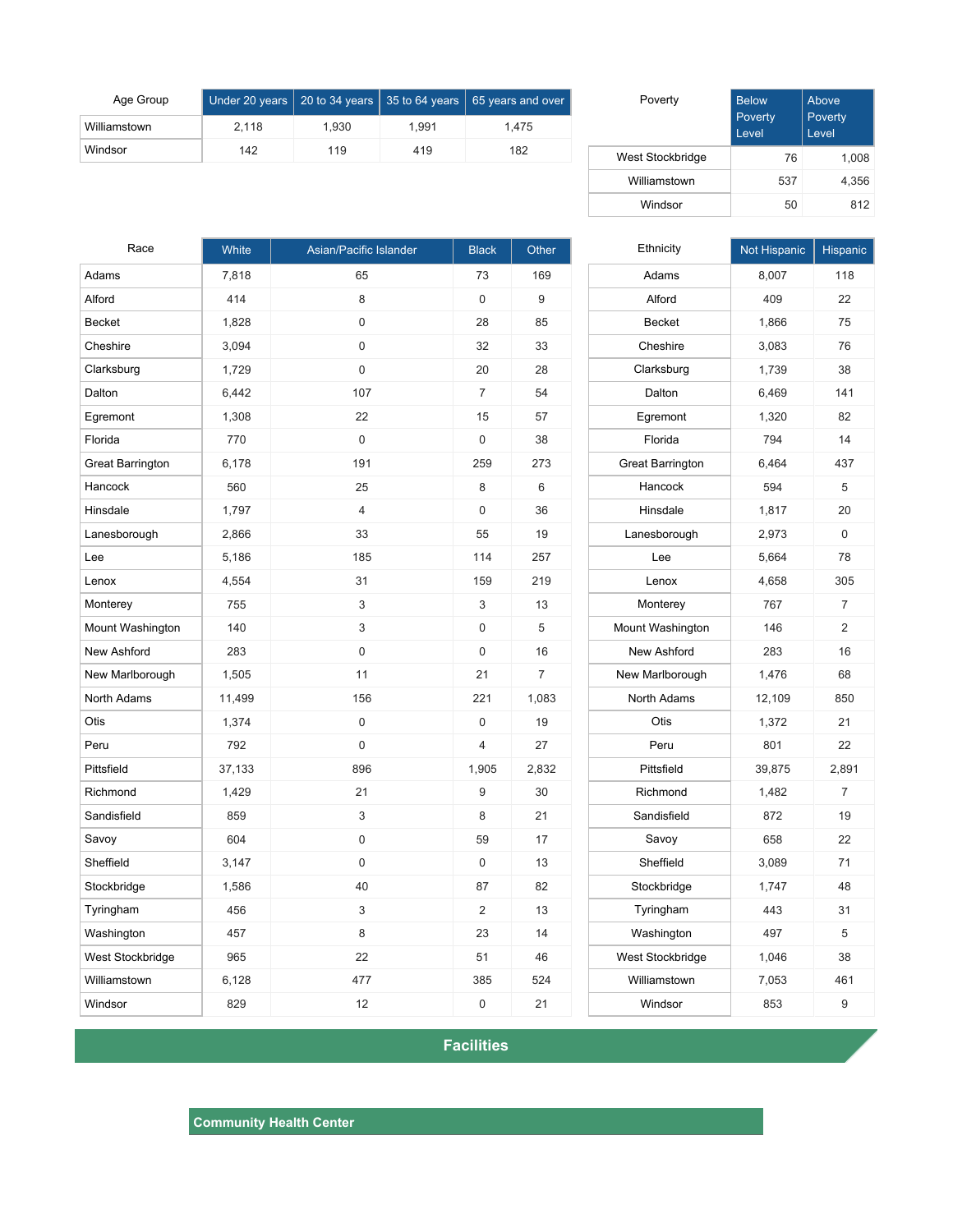## **Service Type: Ambulatory Surgical Ctr.**

| <b>Name</b>                                | <b>Street Address</b> | <b>Community</b> | Number of Beds |
|--------------------------------------------|-----------------------|------------------|----------------|
| Berkshire Cosmetic &<br>Reconstructive Sqy | 426 South Street      | Pittsfield       |                |
| <b>Berkshire Endoscopy Center</b><br>Llc   | 53 Eagle Street       | Pittsfield       |                |
| Cataract & Laser Center<br>Associates Pc   | One Berkshire Square  | Adams            |                |

### **Service Type: Certified Home Health Agency**

| <b>Name</b>                                    | <b>Street Address</b> | Community  | Number of Beds |
|------------------------------------------------|-----------------------|------------|----------------|
| <b>Berkshire Visiting Nurse</b><br>Association | 165 Tor Court         | Pittsfield |                |
| <b>Gentiva Health Services</b>                 | 2 South Street        | Pittsfield |                |
| Porchlight Vna                                 | 32 Park Street        | Lee        |                |

### **Service Type: Clinic**

| <b>Name</b>                               | <b>Street Address</b> | Community               | Number of Beds |
|-------------------------------------------|-----------------------|-------------------------|----------------|
| Brien Center Mh & Substance<br>Abuse Sycs | 333 East Street       | Pittsfield              |                |
| Chp Health Center                         | 444 Stockbridge Road  | <b>Great Barrington</b> |                |
| Hillcrest Dental Care Inc.                | 788 South Street      | Pittsfield              |                |

## **Service Type: Clinic Satellite**

| <b>Name</b>                                      | <b>Street Address</b>     | Community               | <b>Number of Beds</b> |
|--------------------------------------------------|---------------------------|-------------------------|-----------------------|
| Brien Center Mh & Substance<br>Abuse Srvs        | 124 American Legion Drive | North Adams             | $\Omega$              |
| Brien Center Mh & Substance<br><b>Abuse Srvs</b> | 251 Fenn Street           | Pittsfield              | $\Omega$              |
| Brien Center Mh & Substance<br><b>Abuse Srvs</b> | 334 Fenn Street           | Pittsfield              | $\Omega$              |
| Brien Center Mh & Substance<br><b>Abuse Srvs</b> | 60 Cottage Street         | <b>Great Barrington</b> | $\Omega$              |
| Brien Center-Acute Care Srvs<br>(The)            | 66 West Street            | Pittsfield              | $\Omega$              |
| Chp Adams Internist                              | 19 Depot Street           | Adams                   | $\Omega$              |
| Chp Barrington Ob/Gyn                            | 780 Main Street           | <b>Great Barrington</b> | $\Omega$              |
| <b>Chp Dental Center</b>                         | 343 Main Street           | <b>Great Barrington</b> | $\Omega$              |
| Chp Neighborhood Health &<br>Dental Ct           | 510 North Street          | Pittsfield              | $\Omega$              |
| Chp North Adams                                  | 71 Hospital Avenue        | North Adams             | $\Omega$              |
| <b>Clinical And Support Options</b>              | 877 South Street          | Pittsfield              | $\Omega$              |
| <b>Crossroads Agency</b>                         | 152 North Street          | Pittsfield              | $\Omega$              |
| Hillcrest Dental Care Inc- No<br>Adams           | 77 Hospital Avenue        | North Adams             | $\Omega$              |
| Lee Family Practice                              | 11 Quarry Road            | Lee                     | $\Omega$              |
| Medexpress Ur Cr-Pittsfield                      | 999 Dalton Avenue         | Pittsfield              | $\Omega$              |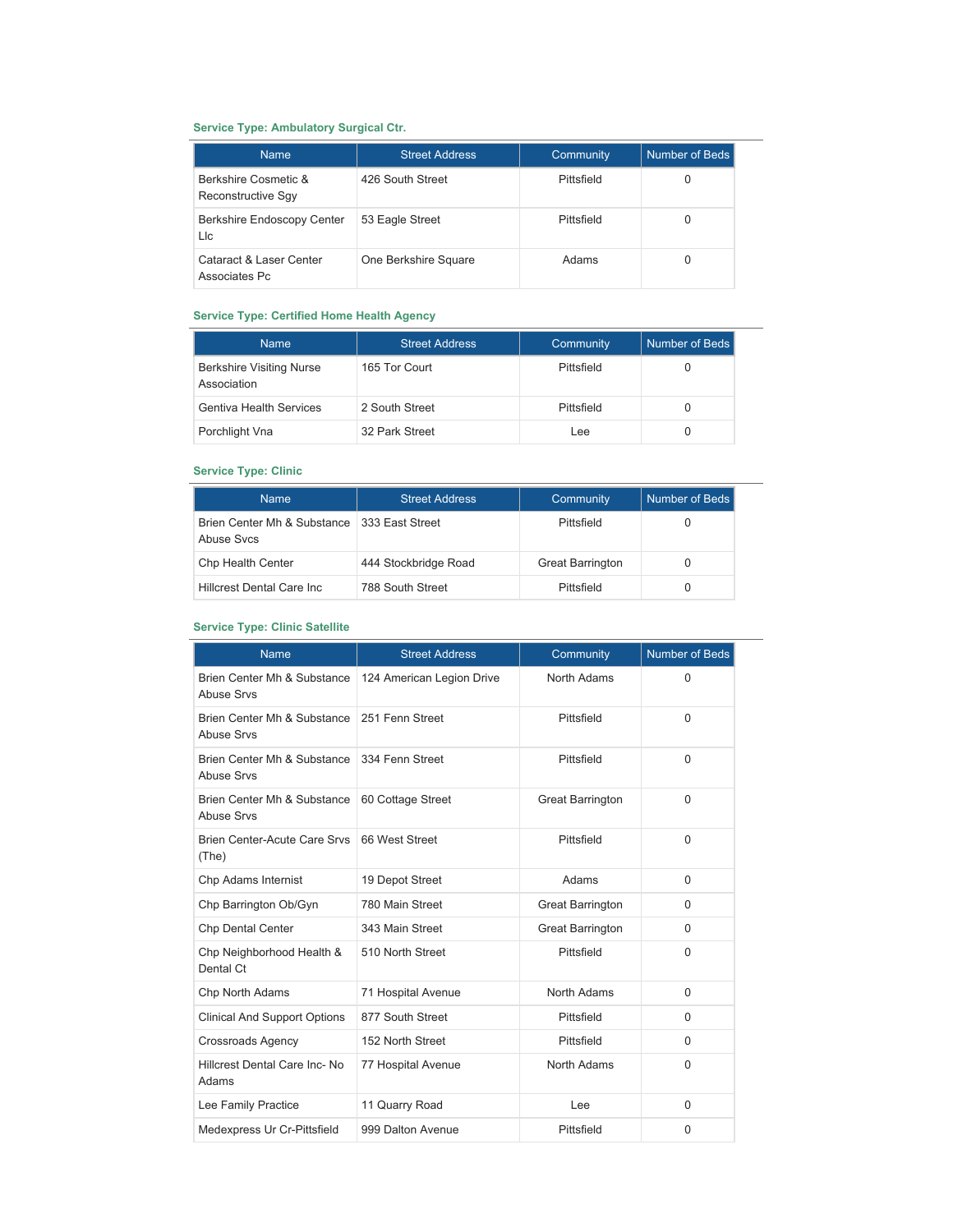| <b>Name</b>                                       | <b>Street Address</b> | Community   | Number of Beds |
|---------------------------------------------------|-----------------------|-------------|----------------|
| Dalt Av                                           |                       |             |                |
| Servicenet Pittsfield Outp<br>Beha Hlt            | 139-141 North Street  | Pittsfield  | 0              |
| South Bay Community<br>Services                   | 61 Eagle Street       | Pittsfield  | 0              |
| Spectrum Health Systems Inc   1274 Curran Highway |                       | North Adams | 0              |
| Spectrum Health Systems Inc   42 Summer Street    |                       | Pittsfield  | 0              |

### **Service Type: Hospice**

| <b>Name</b>                             | <b>Street Address</b> | Community  | Number of Beds <b>I</b> |
|-----------------------------------------|-----------------------|------------|-------------------------|
| Hospicecare In The<br><b>Berkshires</b> | 877 South Street      | Pittsfield |                         |

## **Service Type: Hospital Satellite**

| <b>Name</b>                                                | <b>Street Address</b> | Community               | <b>Number of Beds</b> |
|------------------------------------------------------------|-----------------------|-------------------------|-----------------------|
| 510 Medical Practice Building                              | 510 North Street      | Pittsfield              | $\Omega$              |
| Berkshire Med Center Gyn<br>Svcs & Med Pr                  | 2 Park Street         | Adams                   | $\Omega$              |
| Berkshire Med Center<br>Inc/Hillcrest Cam                  | 165 Tor Court         | Pittsfield              | $\Omega$              |
| Berkshire Med Center Med<br><b>Practc Suites</b>           | 55 Pittsfield Road    | Lenox                   | $\Omega$              |
| Berkshire Med Center Opt<br>Imaging & Test                 | 610 North Street      | Pittsfield              | $\Omega$              |
| <b>Berkshire Med Center</b><br><b>Urology Center</b>       | 41 Wahconah Street    | Pittsfield              | $\mathbf{0}$          |
| <b>Berkshire Medical Center</b><br>Vein Wound & Hyperbaric | 66 Wahconah Street    | Pittsfield              | 0                     |
| Berkshire Osteopathic Health<br>Of Bmc                     | 42 Summer Street      | Pittsfield              | $\Omega$              |
| <b>Bmc Hillcrest Family Med</b><br>Practice                | 631B North Street     | Pittsfield              | 0                     |
| <b>Crane Center For Ambulatory</b><br>Surgery              | 24 Park Street        | Pittsfield              | $\Omega$              |
| Fairview Hosp Medical Office<br><b>Bldg</b>                | 27 Lewis Avenue       | <b>Great Barrington</b> | 0                     |
| Fairview Hospital Aquatic Thx<br>Prog                      | 15 Crissey Road       | <b>Great Barrington</b> | $\Omega$              |
| Fairview Hospital Opt Pt &<br>Rehab                        | 10 Maple Street       | <b>Great Barrington</b> | 0                     |
| <b>Fairview Physical Sports</b><br>Therapy Ct              | 710 Stockbridge Road  | Lee                     | $\Omega$              |
| <b>Medical Arts Building</b>                               | 777 North Street      | Pittsfield              | $\Omega$              |
| <b>Williamstown Medical Assoc</b><br>Of Bmc                | 197 Adams Road        | Williamstown            | 0                     |

**Service Type: Mobile/Portable Clinic Satellite**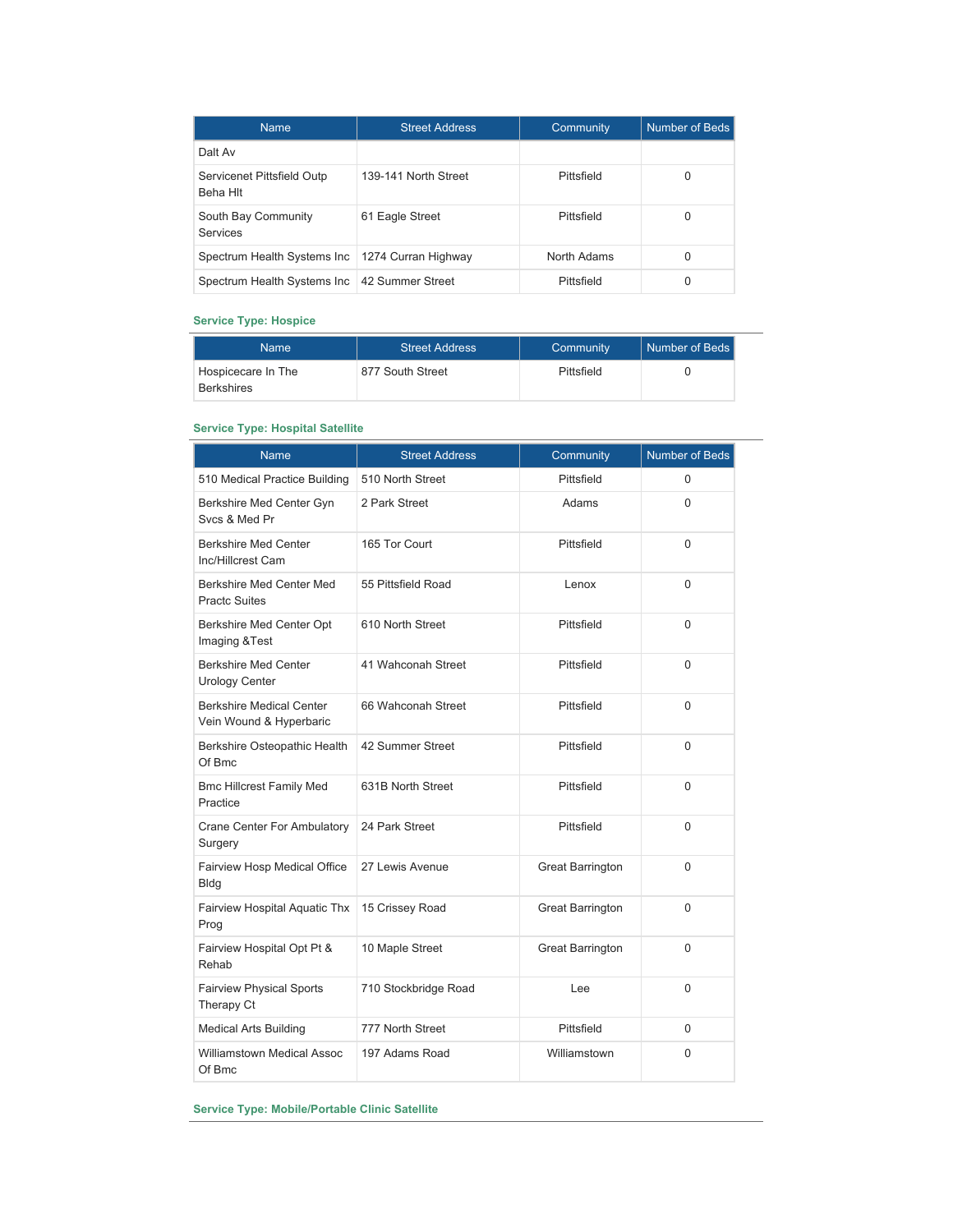| Name           | <b>Street Address</b> | Community               | Number of Beds |
|----------------|-----------------------|-------------------------|----------------|
| Chp Mobile Van | 444 Stockbridge Road  | <b>Great Barrington</b> |                |

## **Service Type: Renal Dialysis (ESRD)**

| <b>Name</b>                                | <b>Street Address</b> | Community               | Number of Beds |
|--------------------------------------------|-----------------------|-------------------------|----------------|
| <b>BMC South County Dialysis</b><br>Center | 10 Maple Street       | <b>Great Barrington</b> | 6              |
| <b>Berkshire Medical Center -</b><br>Esrd  | 8 Conte Drive         | Pittsfield              | 21             |
| North Adams Renal Dialysis<br>Suite Of Bmc | 71 Hospital Avenue    | North Adams             | 12             |

## **Service Type: Satellite Emergency Facility**

| Name                                        | <b>Street Address</b> | Community   | <b>Number of Beds I</b> |
|---------------------------------------------|-----------------------|-------------|-------------------------|
| North Adams Campus Of<br><b>Bmc And Sef</b> | 71 Hospital Avenue    | North Adams |                         |

## **Service Type: Temporary Nursing Agency**

| <b>Name</b>                | <b>Street Address</b> | Community  | l Number of Beds l |
|----------------------------|-----------------------|------------|--------------------|
| Molari Healthcare Services | 80 Center Street      | Pittsfield |                    |
| Norton Nursing Group       | 1450 East Street      | Pittsfield |                    |

## **Longterm Care**

## **Service Type: Nursing Home**

| <b>Name</b>                                                 | <b>Street Address</b><br>Community |                         | <b>Number of Beds</b> |
|-------------------------------------------------------------|------------------------------------|-------------------------|-----------------------|
| Berkshire Health Care Center                                | 7 Sandisfield Road                 | Sandisfield             | 57                    |
| <b>Berkshire Place</b>                                      | 290 South Street                   | Pittsfield              | 54                    |
| Craneville Place<br>Rehabilitation & Skilled Care<br>Ct     | 265 Main Street                    | Dalton                  |                       |
| Fairview Commons Nursing &<br><b>Rehabilitation Center</b>  | 151 Christian Hill Road            | <b>Great Barrington</b> | 180                   |
| Hillcrest Commons Nursing &<br><b>Rehabilitation Center</b> | 169 Valentine Road                 | Pittsfield              | 265                   |
| Kimball Farms Nursing Care<br>Center                        | 40 Sunset Avenue                   | Lenox                   | 74                    |
| Kindred Nursing &<br>Rehabilitation-LaureLLake              | 620 Laurel Street                  | Lee                     | 88                    |
| Mount Carmel Care Center                                    | 320 Pittsfield Road                | Lenox                   | 69                    |
| Mt Greylock Extended Care<br>Facility                       | 1000 North Street                  | Pittsfield              | 100                   |
| North Adams Commons<br>Nursing & Rehabilitation<br>Cente    | 175 Franklin Street                | North Adams             | 119                   |
| Springside Rehabilitation And<br><b>Skilled Care Center</b> | 255 Lebanon Avenue                 | Pittsfield              | 135                   |
| Sweet Brook Of Williamstown<br>Rehabilitation & N Ce*       | 1561 Cold Spring Road              | Williamstown            | 184                   |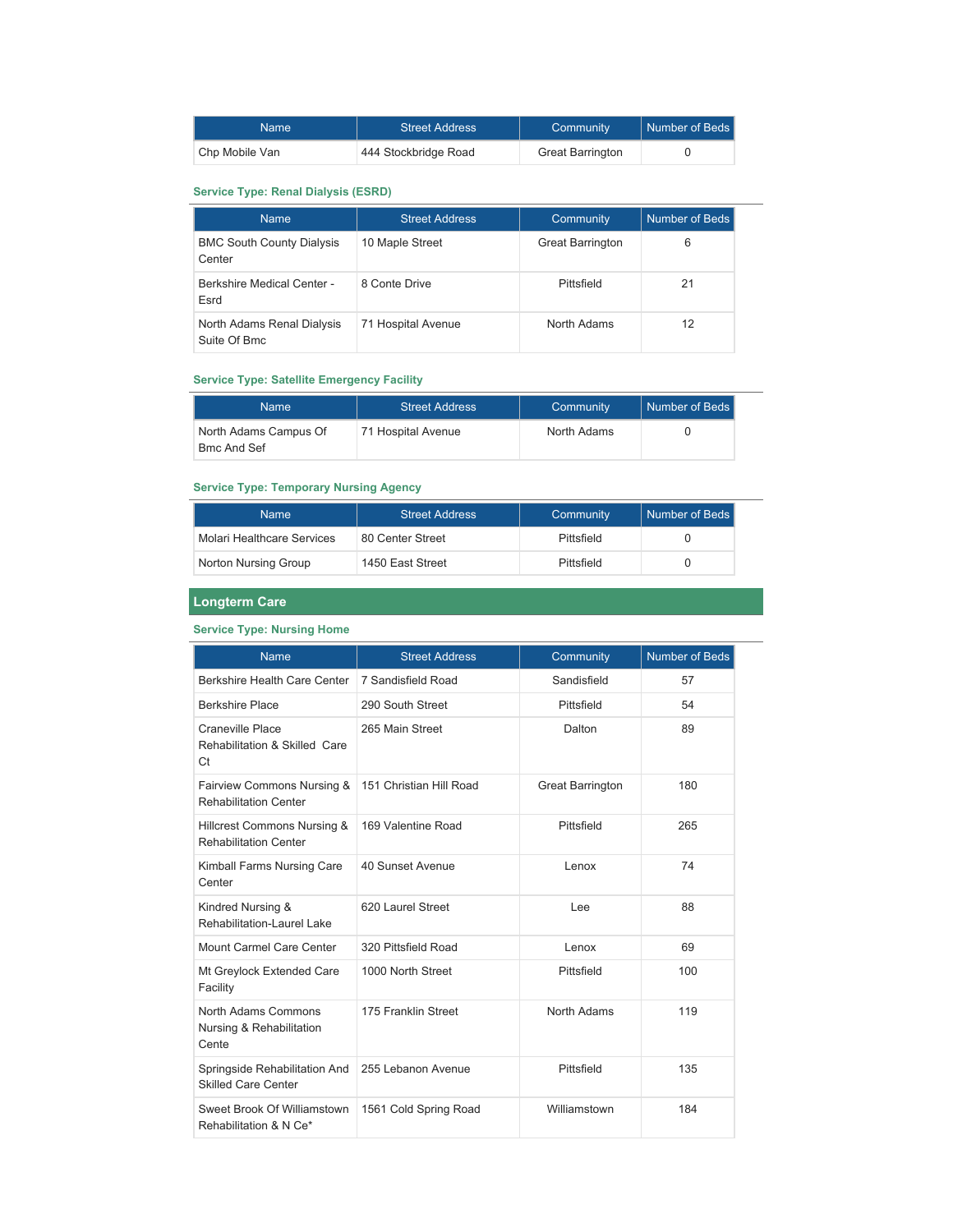| <b>Name</b>                                            | <b>Street Address</b> | <b>Community</b>        | Number of Beds |
|--------------------------------------------------------|-----------------------|-------------------------|----------------|
| Timberlyn East Nursing And<br>Rehabilitation           | 148 Maple Avenue      | <b>Great Barrington</b> | 88             |
| <b>Timberlyn Heights Nursing</b><br>And Rehabilitation | 320 Maple Avenue      | <b>Great Barrington</b> | 71             |
| <b>Williamstown Commons</b><br>Nursing & Rehab         | 25 Adams Road         | Williamstown            | 180            |

## **Fire Station**

#### **Station: Adams Forest Wardens**

| Name                  | <b>Street Address</b> | Community |
|-----------------------|-----------------------|-----------|
| Adams Fire Department | 1 Warden Drive        | Adams     |

#### **Station: Engine 1 Station**

| Name                              | <b>Street Address</b>    | Community  |
|-----------------------------------|--------------------------|------------|
| <b>Pittsfield Fire Department</b> | 311 W. Housatonic Street | Pittsfield |

## **Station: Engine 2 Station**

| Name !                            | <b>Street Address</b> | Community  |
|-----------------------------------|-----------------------|------------|
| <b>Pittsfield Fire Department</b> | 9 Somerset Avenue     | Pittsfield |

## **Station: Engine 5 Station**

| <b>Name</b>                       | <b>Street Address</b> | Community  |
|-----------------------------------|-----------------------|------------|
| <b>Pittsfield Fire Department</b> | 54 Pecks Road         | Pittsfield |

## **Station: Engine 6 Station**

| Name                              | <b>Street Address</b> | Community  |
|-----------------------------------|-----------------------|------------|
| <b>Pittsfield Fire Department</b> | 8 Holmes Road         | Pittsfield |

## **Station: Fire Station**

| <b>Name</b>             | <b>Street Address</b> | Community |
|-------------------------|-----------------------|-----------|
| Florida Fire Department | Route 28              | Florida   |

## **Station: Fire Station # 2**

| Name                          | <b>Street Address</b>   | Community     |
|-------------------------------|-------------------------|---------------|
| <b>Becket Fire Department</b> | 629 Jacob's Ladder Road | <b>Becket</b> |

#### **Station: Fire Station 2**

| Name                        | <b>Street Address</b> | Community   |
|-----------------------------|-----------------------|-------------|
| Stockbridge Fire Department | ∣Interlaken Road      | Stockbridge |

## **Station: Headquarters**

| Name                  | <b>Street Address</b> | Community |
|-----------------------|-----------------------|-----------|
| Adams Fire Department | 3 Columbia Street     | Adams     |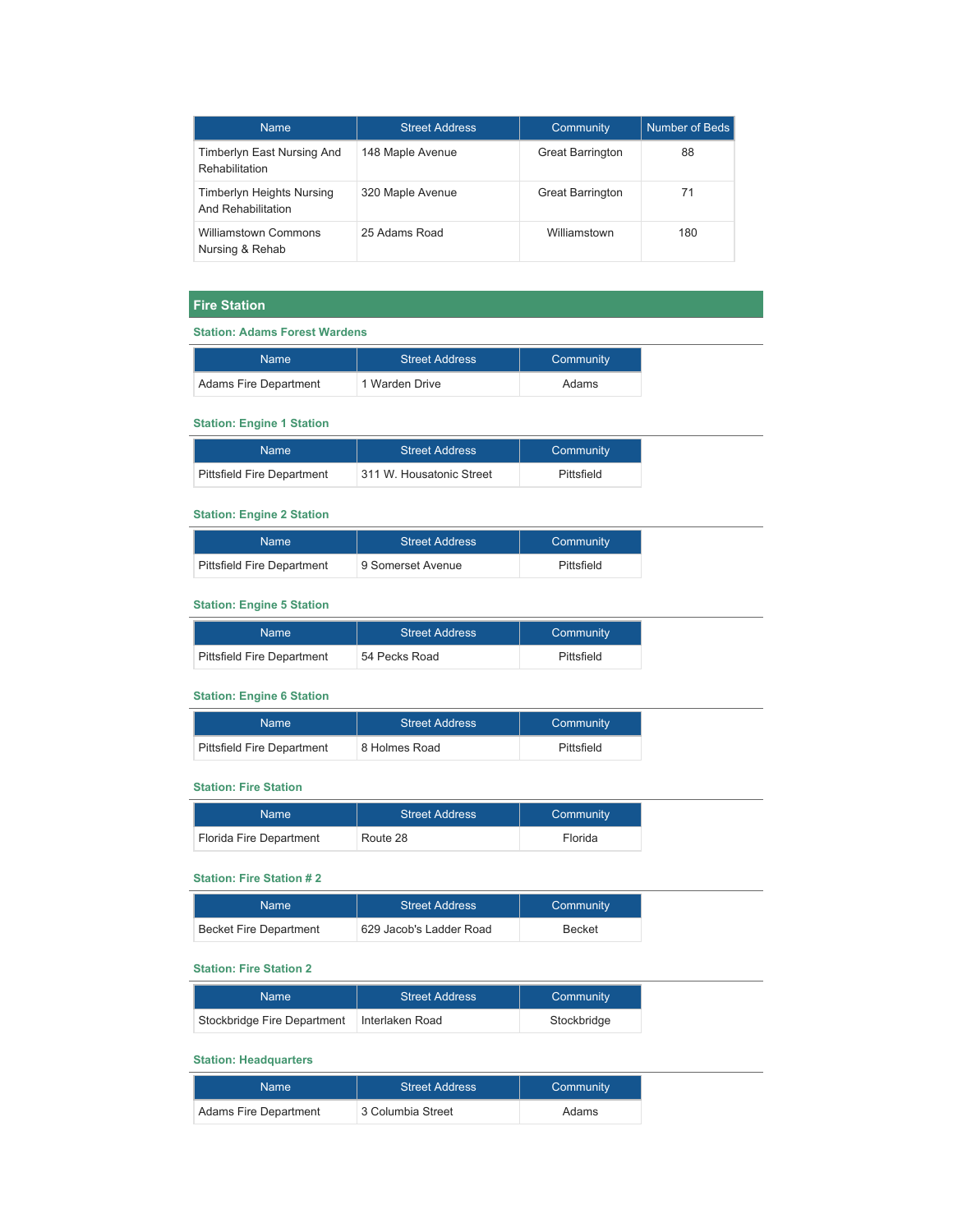| Name                                       | <b>Street Address</b>    | Community               |
|--------------------------------------------|--------------------------|-------------------------|
| <b>Alford Fire Department</b>              | 86 North Egremont Road   | Alford                  |
| <b>Becket Town Hall</b>                    | 557 Main Street          | <b>Becket</b>           |
| <b>Cheshire Fire Department</b>            | 29 South Street          | Cheshire                |
| Clarksburg Vol. Fire<br>Department         | 181 Cross Road           | Clarksburg              |
| Dalton Fire Department                     | 20 Flansburg Avenue      | Dalton                  |
| <b>Egremont Fire Department</b>            | 36 Main Street           | Egremont                |
| <b>Great Barrington Fire</b><br>Department | 37 State Road            | <b>Great Barrington</b> |
| <b>Hancock Fire Department</b>             | 3276 Hancock Road        | Hancock                 |
| <b>Hinsdale Fire Department</b>            | 95 Maple Street          | Hinsdale                |
| Lanesborough Fire<br>Department            | 180 South Main Street    | Lanesborough            |
| Lee Fire Department                        | 179 Main Street          | Lee                     |
| Lenox Fire Department                      | 14 Walker Street         | Lenox                   |
| Monterey Fire Department                   | 411 Main Street          | Monterey                |
| New Ashford Fire Department                | 4 Ingraham Road          | New Ashford             |
| New Marlborough Fire<br>Department         | 207 Norfolk Road         | New Marlborough         |
| North Adams Fire Department                | 40 American Legion Drive | North Adams             |
| <b>Otis Fire Department</b>                | 15 So. Main Road         | Otis                    |
| <b>Pittsfield Fire Department</b>          | 74 Columbus Avenue       | Pittsfield              |
| <b>Richmond Fire Department</b>            | <b>State Road</b>        | Richmond                |
| Sandisfield Fire Department                | 79 South Main Street     | Sandisfield             |
| Savoy Fire Department                      | 17 Center Road           | Savoy                   |
| <b>Sheffield Fire Department</b>           | 65 Depot Street          | Sheffield               |
| Stockbridge Fire Department                | 1 East Street            | Stockbridge             |
| Tyringham Fire Department                  | 100 Main Street          | Tyringham               |
| <b>Washington Fire Department</b>          | 70 Ryan Road             | Washington              |
| West Stockbridge Fire<br>Department        | 24 Albany Road           | West Stockbridge        |
| Williamstown Fire Department               | 34 Water Street          | Williamstown            |
| <b>Windsor Fire Department</b>             | 1220 Old Route 9         | Windsor                 |

### **Station: Housatonic Station**

| Name                                       | <b>Street Address</b> | Community               |
|--------------------------------------------|-----------------------|-------------------------|
| <b>Great Barrington Fire</b><br>Department | 172 Front Street      | <b>Great Barrington</b> |

### **Station: Interlake Station**

| Name                        | <b>Street Address</b> | Community   |
|-----------------------------|-----------------------|-------------|
| Stockbridge Fire Department | Glendale Road         | Stockbridge |

#### **Station: Lenox Dale Station**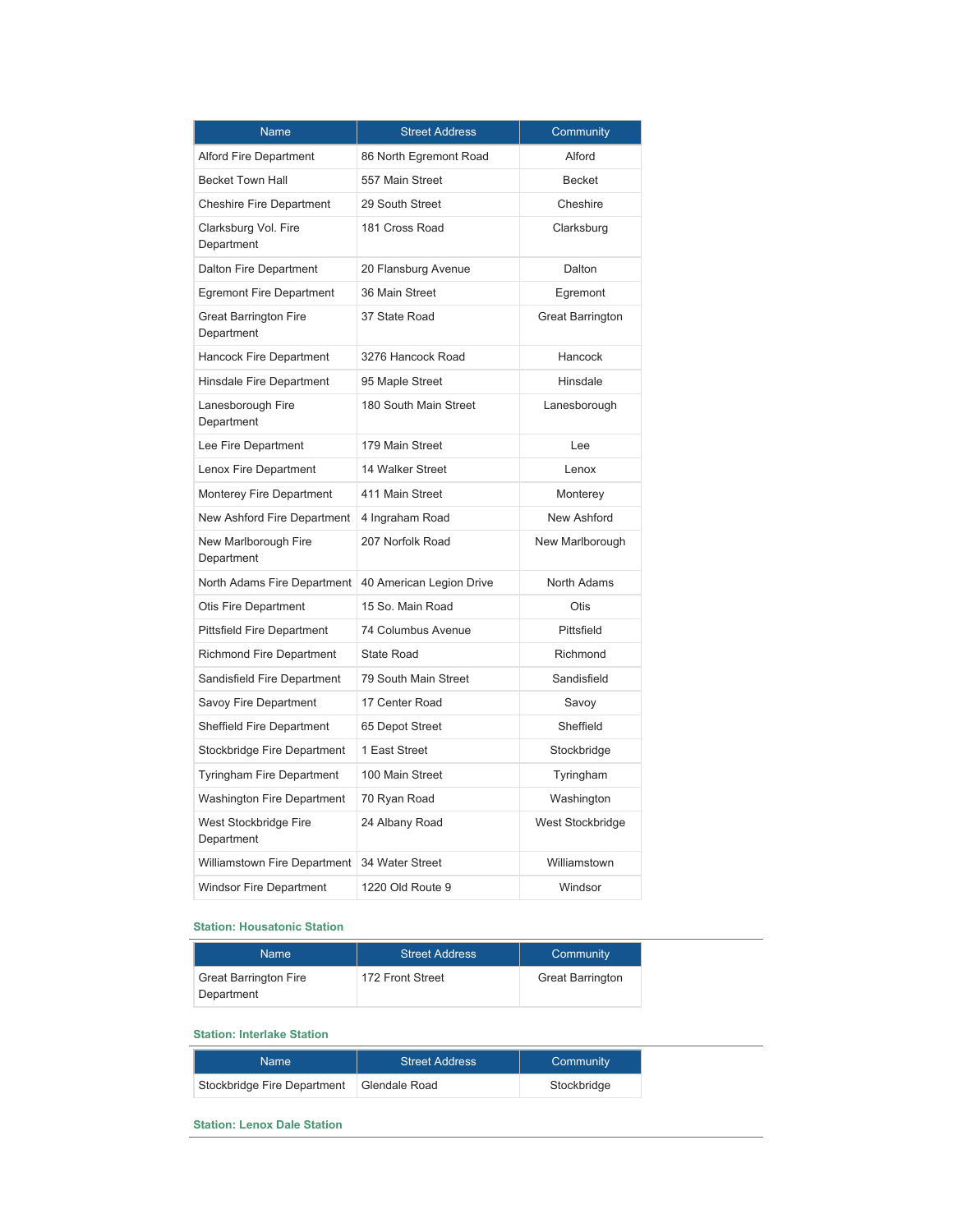| Name                  | <b>Street Address</b> | Community |
|-----------------------|-----------------------|-----------|
| Lenox Fire Department | 26 Elm Street         | Lenox     |

### **Station: New Lenox Station**

| Name                  | <b>Street Address</b> | Community |
|-----------------------|-----------------------|-----------|
| Lenox Fire Department | 399 Pittsfield Road   | Lenox     |

#### **Station: Peru Fire Station**

| Name                 | <b>Street Address</b> | Community |
|----------------------|-----------------------|-----------|
| Peru Fire Department | 21 West Main Street   | Peru      |

### **Station: South Fire Station**

| Name                    | <b>Street Address</b> | Community |
|-------------------------|-----------------------|-----------|
| Hancock Fire Department | Lebanon Mountain Road | Hancock   |

#### **Station: South Lee Station 2**

| Name                | <b>Street Address</b>  | Community |
|---------------------|------------------------|-----------|
| Lee Fire Department | <b>Pleasant Street</b> | Lee       |

#### **Station: Station 1**

| <b>Name</b>              | <b>Street Address</b>   | Community |
|--------------------------|-------------------------|-----------|
| Egremont Fire Department | 175 Egremont Plain Road | Earemont  |

## **Station: Station 2**

| Name                        | <b>Street Address</b> | Community   |
|-----------------------------|-----------------------|-------------|
| Sandisfield Fire Department | 206 Sandisfield Road  | Sandisfield |

## **Police Station**

## **Juristication: County**

| Name                            | <b>Street Address</b> | Community  |
|---------------------------------|-----------------------|------------|
| <b>Berkshire County Sheriff</b> | 467 Cheshire Road     | Pittsfield |

#### **Juristication: Local**

| <b>Name</b>                                  | <b>Street Address</b>   | Community               |
|----------------------------------------------|-------------------------|-------------------------|
| <b>Adams Police Department</b>               | 4 School Street         | Adams                   |
| <b>Alford Police Department</b>              | 5 Alford Center Road    | Alford                  |
| <b>Becket Police Department</b>              | 557 Main Street         | <b>Becket</b>           |
| <b>Cheshire Police Department</b>            | 90 Church Street        | Cheshire                |
| Clarksburg Police Department                 | 111 River Road          | Clarksburg              |
| Dalton Police Department                     | 462 Main Street         | Dalton                  |
| Egremont Police Department                   | 171 Egremont Plain Road | Egremont                |
| <b>Great Barrington Police</b><br>Department | 465 Main Street         | <b>Great Barrington</b> |
| Hancock Police                               | 2708 Hancock Road       | Hancock                 |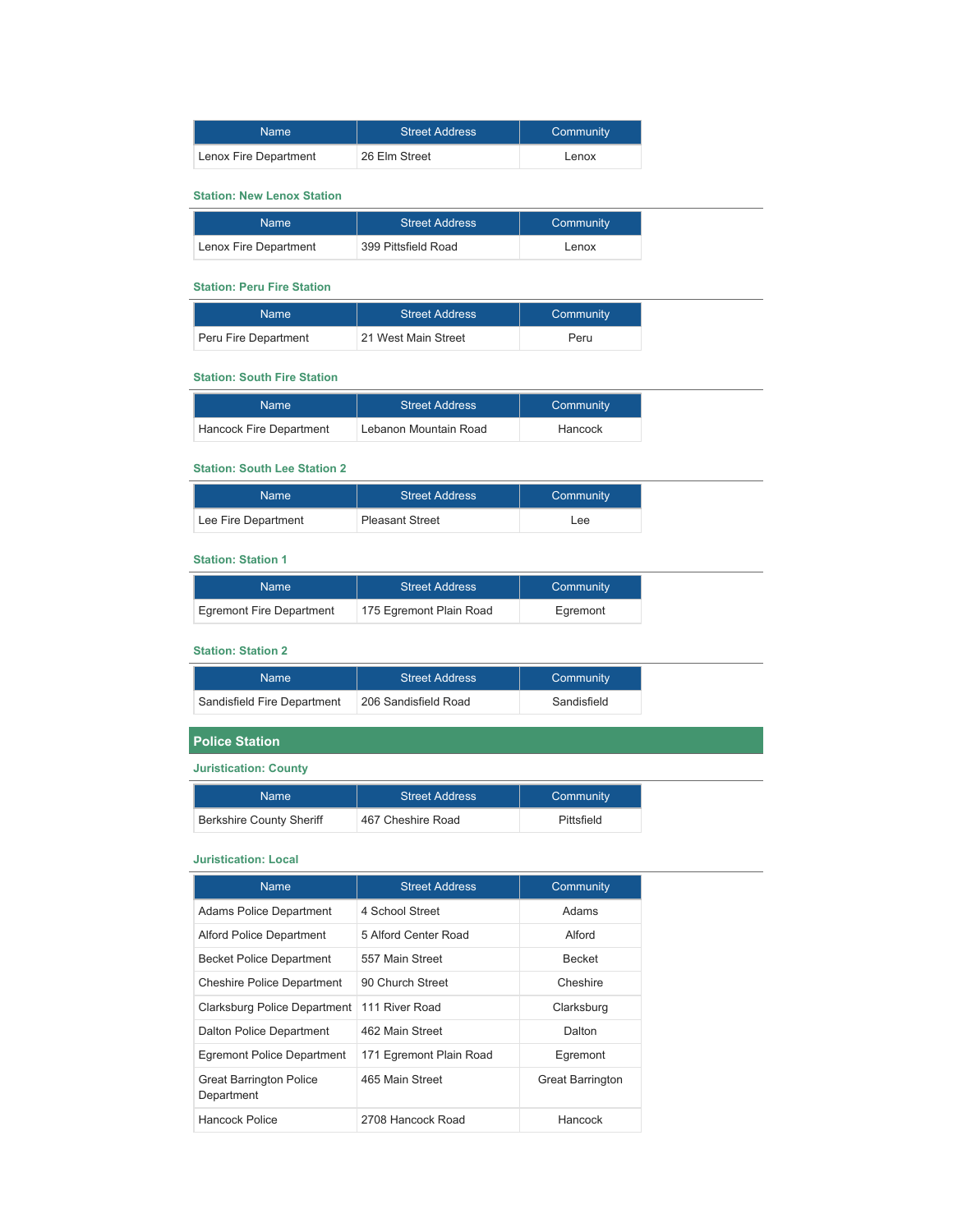| <b>Name</b>                              | <b>Street Address</b>             | Community        |
|------------------------------------------|-----------------------------------|------------------|
| Hinsdale Police Department               | 39 South Street                   | Hinsdale         |
| Lanesborough Police<br>Department        | 8 Prospect Street                 | Lanesborough     |
| Lee Police Department                    | 32 Main Street                    | Lee              |
| Lenox Police Department                  | 6 Walker Street                   | Lenox            |
| <b>Monterey Police Department</b>        | 435 Main Road                     | Monterey         |
| Mount Washington Police<br>Department    | 118 East Street                   | Mount Washington |
| New Marlborough Police<br>Department     | 807 Mill River Southfield<br>Road | New Marlborough  |
| North Adams Police<br>Department         | 11 Summer Street                  | North Adams      |
| <b>Otis Police Department</b>            | 1 North Main Road                 | Otis             |
| Peru Police Department                   | 3 East Main Road                  | Peru             |
| <b>Pittsfield Police Department</b>      | 39 Allen Street                   | Pittsfield       |
| <b>Richmond Police Department</b>        | 1529 State Road                   | Richmond         |
| <b>Sandisfield Police</b><br>Department  | 3 Silver Brook Road               | Sandisfield      |
| Savoy Police Department                  | 1 Sturtevant Road                 | Savoy            |
| <b>Sheffield Police Department</b>       | 10 S Main Street                  | Sheffield        |
| Stockbridge Police<br>Department         | 6 Main Street                     | Stockbridge      |
| Tyringham Police Department              | 116 Main Street                   | Tyringham        |
| <b>Washington Police</b><br>Department   | 8 Summit Hill Road                | Washington       |
| West Stockbridge Police<br>Department    | 21 State Line Road                | West Stockbridge |
| <b>Williamstown Police</b><br>Department | 31 North Street                   | Williamstown     |
| <b>Windsor Police Department</b>         | 1890 Route 9                      | Windsor          |

### **Juristication: State**

| <b>Name</b>                           | <b>Street Address</b> | Community |
|---------------------------------------|-----------------------|-----------|
| State Police Station B-1, Lee         | 215 Laurel Street     | Lee       |
| State Police Station B-4.<br>Cheshire | 1141 North State Road | Cheshire  |

## **Town/City Hall**

## **Building Use: City/Town Hall**

| <b>Name</b>             | <b>Street Address</b> | Community     |
|-------------------------|-----------------------|---------------|
| Adams Town Hall         | 8 Park Street         | Adams         |
| Alford Town Hall        | 5 Alford Center Road  | Alford        |
| <b>Becket Town Hall</b> | 557 Main Street       | <b>Becket</b> |
| Cheshire Town Hall      | 80 Church Street      | Cheshire      |
| Clarksburg Town Hall    | 111 River Road        | Clarksburg    |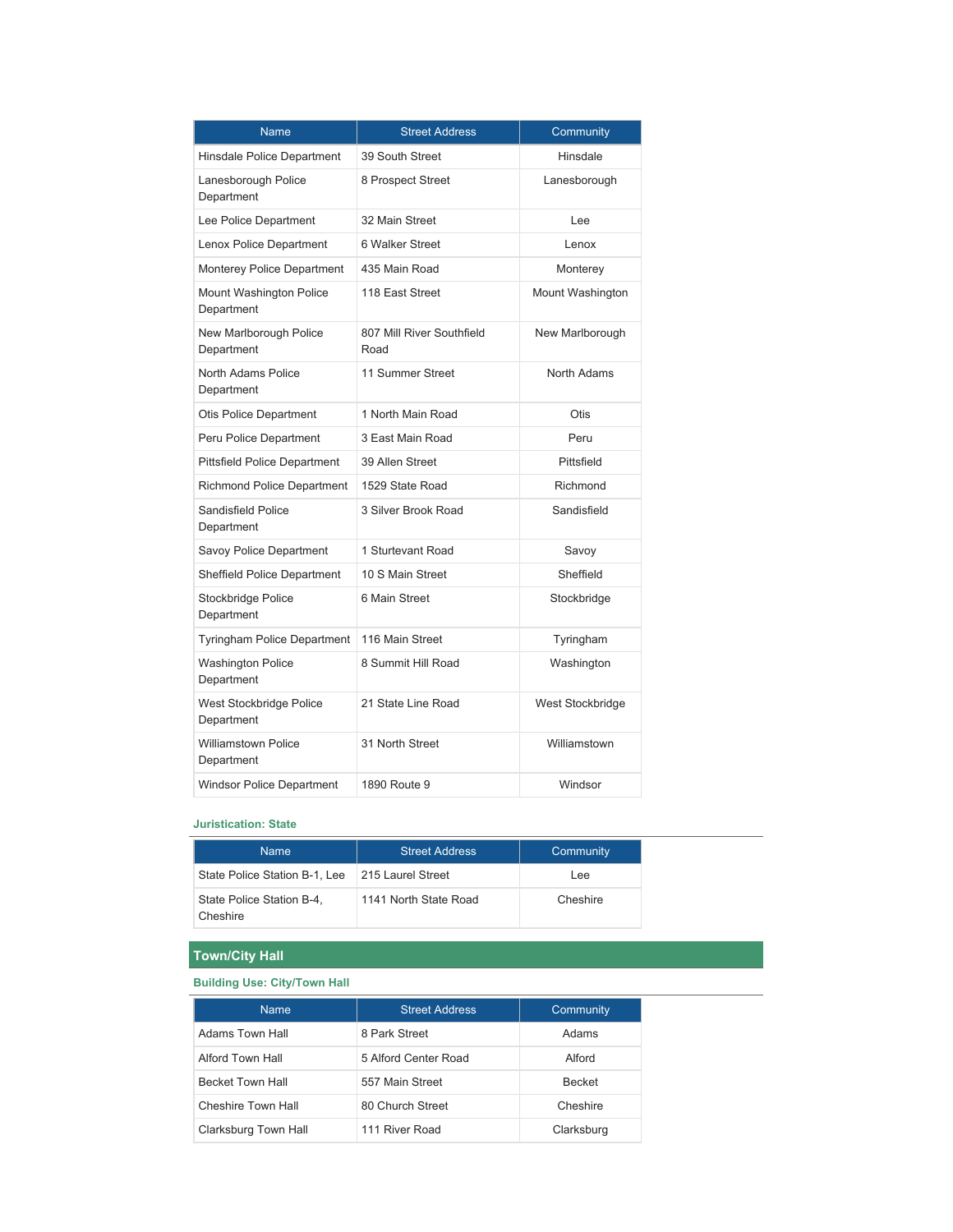| <b>Name</b>                   | <b>Street Address</b>             | Community               |
|-------------------------------|-----------------------------------|-------------------------|
| Dalton Town Hall              | 462 Main Street                   | Dalton                  |
| Egremont Town Hall            | 171 Egremont Plain Road           | Egremont                |
| <b>Florida Town Hall</b>      | 379 Mohawk Trail                  | Florida                 |
| Great Barrington Town Hall    | 334 Main Street                   | <b>Great Barrington</b> |
| <b>Hancock Town Hall</b>      | 3650 Hancock Road                 | Hancock                 |
| <b>Hinsdale Town Hall</b>     | 39 South Street                   | Hinsdale                |
| Lanesborough Town Hall        | 83 North Main Street              | Lanesborough            |
| Lee Town Hall                 | 32 Main Street                    | Lee                     |
| Lenox Town Hall               | 6 Walker Street                   | Lenox                   |
| Monterey Town Hall            | 435 Main Road                     | Monterey                |
| Mount Washington Town Hall    | 118 East Street                   | Mount Washington        |
| New Ashford Town Hall         | 188 Mallery Road                  | New Ashford             |
| New Marlborough Town Hall     | 807 Mill River Southfield<br>Road | New Marlborough         |
| North Adams City Hall         | 10 Main Street                    | North Adams             |
| Otis Town Hall                | 1 North Main Road                 | <b>Otis</b>             |
| Peru Town Hall                | 3 East Main Road                  | Peru                    |
| Pittsfield City Hall          | 70 Allen Street                   | Pittsfield              |
| <b>Richmond Town Hall</b>     | 1529 State Road                   | Richmond                |
| Sandisfield Town Hall Annex   | 66 Sandisfield Road               | Sandisfield             |
| Savoy Town Hall               | 720 Main Road                     | Savoy                   |
| <b>Sheffield Town Hall</b>    | 21 Depot Square                   | Sheffield               |
| Stockbridge Town Hall         | 50 Main Street                    | Stockbridge             |
| <b>Tyringham Town Hall</b>    | 116 Main Road                     | Tyringham               |
| Washington Town Hall          | 8 Summit Hill Road                | Washington              |
| West Stockbridge Town Hall    | 21 State Line Road                | West Stockbridge        |
| <b>Williamstown Town Hall</b> | 31 North Street                   | Williamstown            |
| <b>Windsor Town Hall</b>      | 1890 Route 9                      | Windsor                 |

## **About the Data**

Data presented on this profile are collected by many different partners of the MA EPHT Program and are the most up-to-date data available for each topic.

**Demographics:** US Census Bureau, American Community Survey (ACS), 5-year estimates, 2019 <https://www.census.gov/programs-surveys/acs> Geography: Office of Geographic Information, Commonwealth of Massachusetts, MassIT, [http://www.mass.gov/anf/research-and-tech/it-serv-and-support/](http://www.mass.gov/anf/research-and-tech/it-serv-and-support/application-serv/office-of-geographic-information-massgis/) [application-serv/office-of-geographic-information-massgis/](http://www.mass.gov/anf/research-and-tech/it-serv-and-support/application-serv/office-of-geographic-information-massgis/)

## **Contact Us**

Email: dph.emergencypreparedness@state.ma.us Phone: (617) 624-6088

**Additional Map Resources**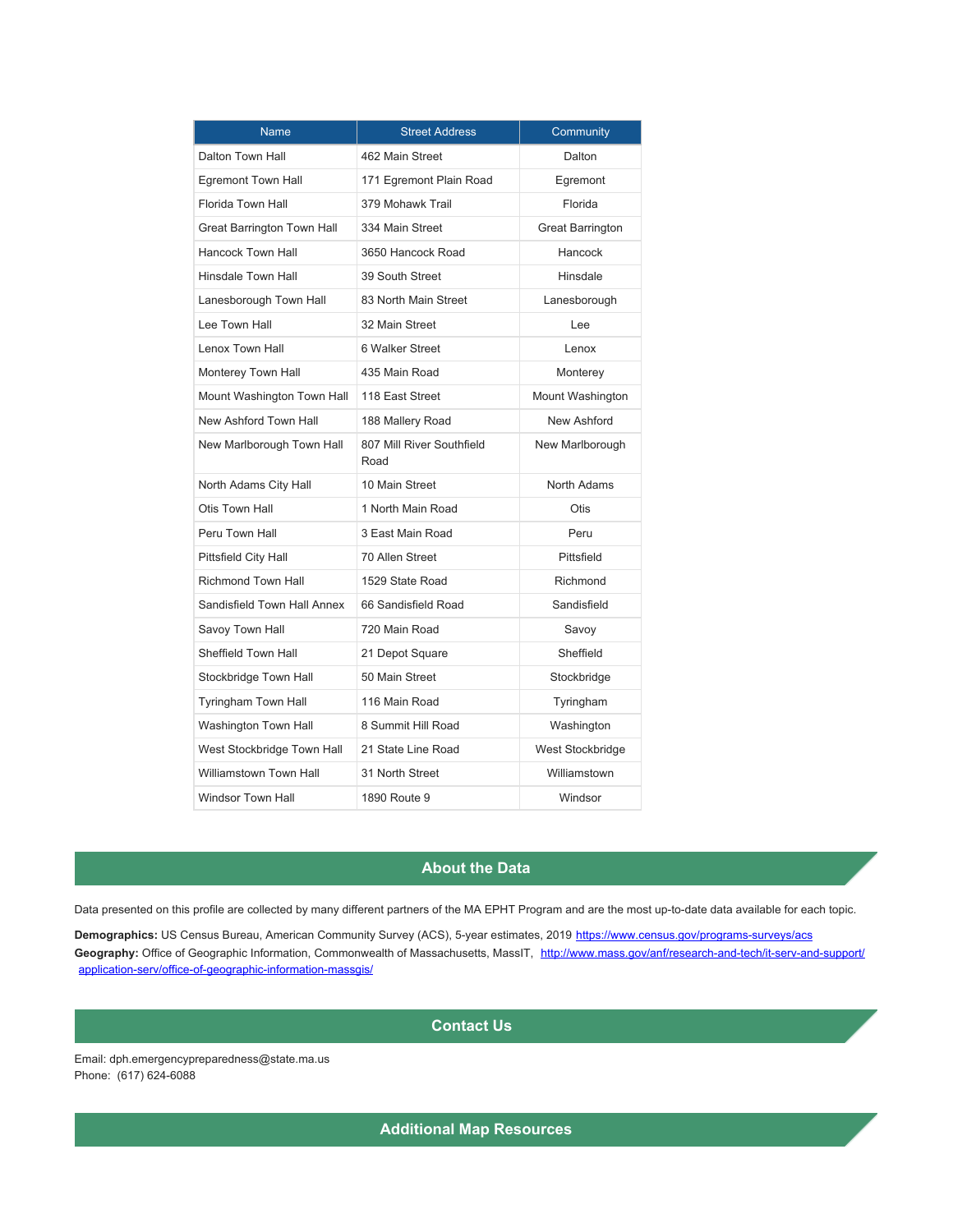| <b>Massachusetts</b>                                                                |                                                                                                                                                                                                                                                                                                                                                                                                                                                                                                                    |
|-------------------------------------------------------------------------------------|--------------------------------------------------------------------------------------------------------------------------------------------------------------------------------------------------------------------------------------------------------------------------------------------------------------------------------------------------------------------------------------------------------------------------------------------------------------------------------------------------------------------|
| <b>Toxics Users and</b><br><b>Climate</b><br><b>Vulnerability</b><br><b>Factors</b> | Identifies toxics users in relation to flood & hurricane zones and other vulnerable areas. This effort will build sustainable and replicable<br>models for incorporating toxics use reduction into emergency preparedness and climate change resiliency planning.                                                                                                                                                                                                                                                  |
| <b>Social</b>                                                                       | Social vulnerability refers to the resilience of communities when confronted by external stresses on human health, stresses such as natural<br>or human-caused disasters, or disease outbreaks. Reducing social vulnerability can decrease both human suffering and economic loss.<br>Vulnerability IndexATSDR's Social Vulnerability Index uses U.S. census variables at tract level to help local officials identify communities that may need<br>support in preparing for hazards, or recovering from disaster. |
| <b>MEMA Power</b><br><b>Outage Map</b>                                              | MEMA real time map tracking power outages throughout Massachusetts.                                                                                                                                                                                                                                                                                                                                                                                                                                                |
| <b>Massachusetts</b><br><b>Hurricane</b><br><b>Evacuation Zones</b>                 | Identifies evacuation zones for hurricanes. Also features PDFs for individual towns throughout Massachusetts.                                                                                                                                                                                                                                                                                                                                                                                                      |
| <b>RX Open</b>                                                                      | Maps out pharmacies that are open in a disaster. Can be activated for a disaster.                                                                                                                                                                                                                                                                                                                                                                                                                                  |
| <b>Empower</b>                                                                      | Maps of medical devices that run on power.                                                                                                                                                                                                                                                                                                                                                                                                                                                                         |

#### **Indicator Descriptions**

**Age:** Certain age groups are more at risk to adverse health outcomes than others: the youngest and oldest populations. Older and younger populations often rely on caregivers to help prepare for and respond to an emergency. These populations are less adaptable in the event of an emergency for many reasons including, reliance on routine, susceptibility to illness, and reduced mobility.

*Indicator based on data from table B01001 from the 5-year 2015-2019 American Community Survey conducted by the U.S. Census Bureau.*

Poverty: Poor households are more susceptible to the effects of emergencies due to many social and physical factors. Low income persons or families do not have reliable access to healthcare, making them less resilient to changes in health status. They are also generally less likely to own vehicles, which can affect their ability to evacuate. Low income persons or families are less able to absorb the financial impacts of being out of work for a period of time due to a disaster.

*Indicator based on data from table B17001 from the 5-year 2015-2019 American Community Survey conducted by the U.S. Census Bureau.*

**Race/Ethnicity:** Stemming from a long history of inequality, minority populations are more vulnerable to adverse health outcomes than non-minority populations. Social and physical factors such as lack of economic resources, cultural barriers, and housing conditions can contribute to health status, emergency preparedness, and disaster recovery. For example, minority groups concentrated in urban areas may be more susceptible to heat illnesses because they live in older housing that is poorly insulated or may lack financial means to own or operate air-conditioning equipment. Targeted communications through social networks or community and faith-based organizations may be more effective than conventional communication methods. *Indicator based on data from tables B02001 and B03002 from the 5-year 2015-2019 American Community Survey conducted by the U.S. Census Bureau.*

**Language Spoken/No English Spoken:** Non-English speaking people and those who have limited ability to read, write, or understand English may be vulnerable in an emergency. Individuals with limited English proficiency (LEP) experience inequalities that can prevent access to health insurance and care, resulting in health disparities. Language barriers can even arise between people who speak the same language, so translation services must therefore be sensitive to colloquialisms, dialects and regional differences. These barriers can increase risk of nonadherence to medication or create stress for those receiving care. LEP is a source of social isolation, which may limit situational awareness. People with LEP may engage in daily activities differently from those fluent in English (e.g. using visual symbols and memory to navigate public transit routes). They may not understand the role or presence of police and other law enforcement officers, and they might not understand instructions. Many non-English speakers rely on word-of-mouth or community/faith-based organizations for communication updates. Identifying primary languages within a service area is essential for communicating emergencies and available resources, and identifying organizational needs (e.g. translation and interpretive services) to ensure that those that have LEP remain safe and prepared for emergencies and receive quality care and access to resources.

*Indicator based on data from table B16007 from the 5-year 2015-2019 American Community Survey conducted by the U.S. Census Bureau.*

Less than 9th grade education: People who do not have a high school education may be more vulnerable in emergencies. This may partly be because individuals with less education often have limited material resources, lower social and political capital, and exhibit more adverse health-related behaviors (e.g. smoking) compared to individuals with more education. In general, less education is associated with poorer health outcomes (e.g. higher rates of infectious disease and lower life expectancy). Health and emergency officials should use clear communications during emergencies to accommodate lower reading levels.

*Indicator based on data from Table B15003 from the 5-year 2015-2019 American Community Survey conducted by the U.S. Census Bureau.*

**Populations with disabilities:** Disability is an umbrella term that refers to a diverse group of people who live with significant limitations to function, movement, or activity. People with disabilities have experienced a long history of discrimination and institutionalization that contributes to health disparities observed today. People with disabilities are more likely to have chronic diseases and conditions such as diabetes, cardiovascular disease, and hypertension. They may also rely on caregivers, which can be socially isolating and increases vulnerability. It is important to identify the type of disabilities common in a service area to ensure that the needs of people with disabilities are met during an emergency.

*Indicator based on data from Table B18108 from the 5-year 2015-2019 American Community Survey conducted by the U.S. Census Bureau.*

**Types of disability:** The term disability encompasses a broad range of limitations and health statuses that include:

- Hearing difficulty: deaf or having serious difficulty hearing (DEAR).
- Vision difficulty: blind or having serious difficulty seeing, even when wearing glasses (DEYE).